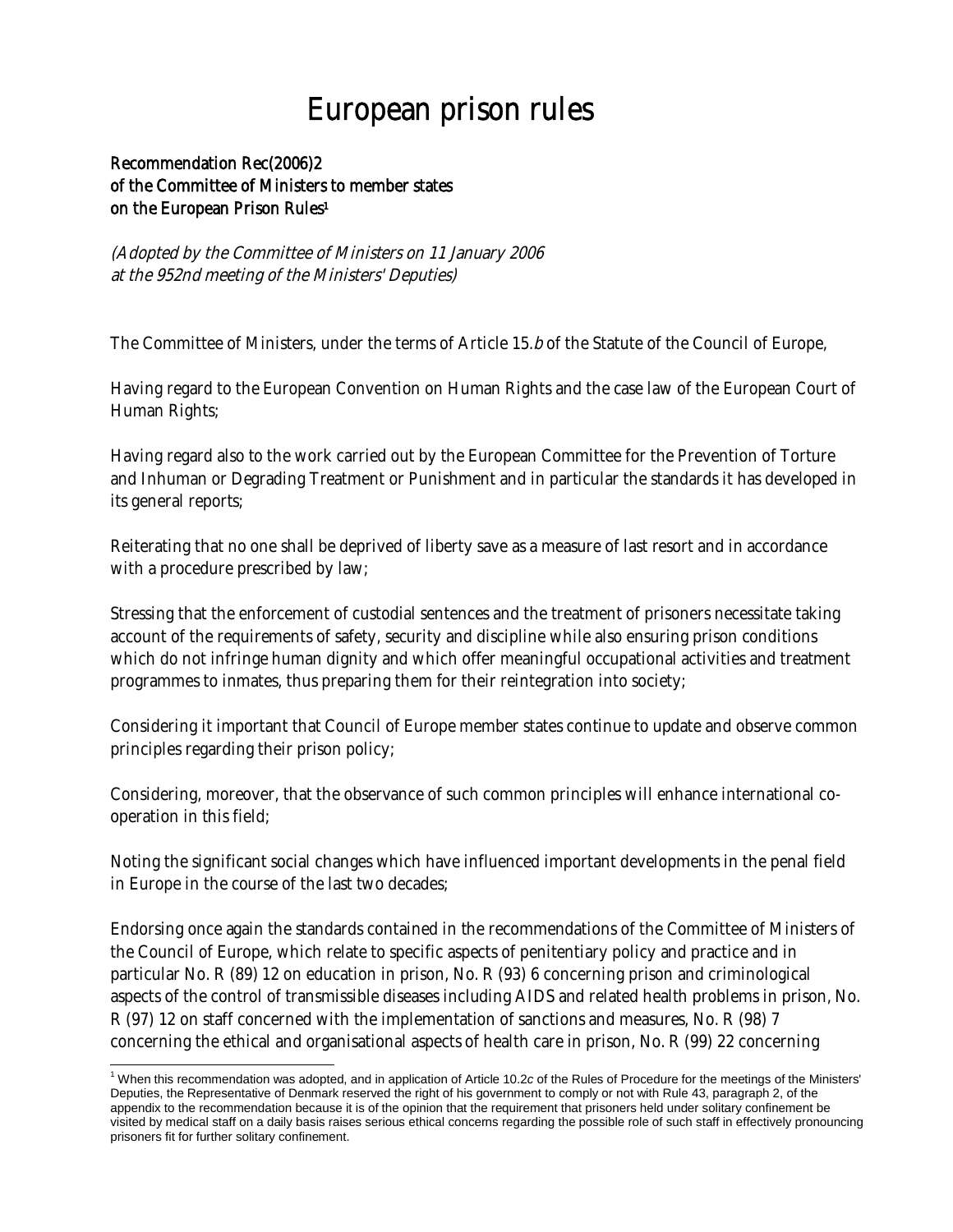prison overcrowding and prison population inflation, Rec(2003)22 on conditional release (parole), and Rec(2003)23 on the management by prison administrations of life sentence and other long-term prisoners;

Bearing in mind the United Nations Standard Minimum Rules for the Treatment of Prisoners;

Considering that Recommendation No. R (87) 3 of the Committee of Ministers on the European Prison Rules needs to be substantively revised and updated in order to reflect the developments which have occurred in penal policy, sentencing practice and the overall management of prisons in Europe,

Recommends that governments of member states:

be guided in their legislation, policies and practice by the rules contained in the appendix to this recommendation, which replaces Recommendation No. R (87) 3 of the Committee of Ministers on the European Prison Rules;

ensure that this recommendation and the accompanying commentary to its text are translated and disseminated as widely as possible and more specifically among judicial authorities, prison staff and individual prisoners.

Appendix to Recommendation Rec(2006)2

## Part I

## Basic principles

1. All persons deprived of their liberty shall be treated with respect for their human rights.

2. Persons deprived of their liberty retain all rights that are not lawfully taken away by the decision sentencing them or remanding them in custody.

3 Restrictions placed on persons deprived of their liberty shall be the minimum necessary and proportionate to the legitimate objective for which they are imposed.

4. Prison conditions that infringe prisoners' human rights are not justified by lack of resources.

5. Life in prison shall approximate as closely as possible the positive aspects of life in the community.

6. All detention shall be managed so as to facilitate the reintegration into free society of persons who have been deprived of their liberty.

7. Co-operation with outside social services and as far as possible the involvement of civil society in prison life shall be encouraged.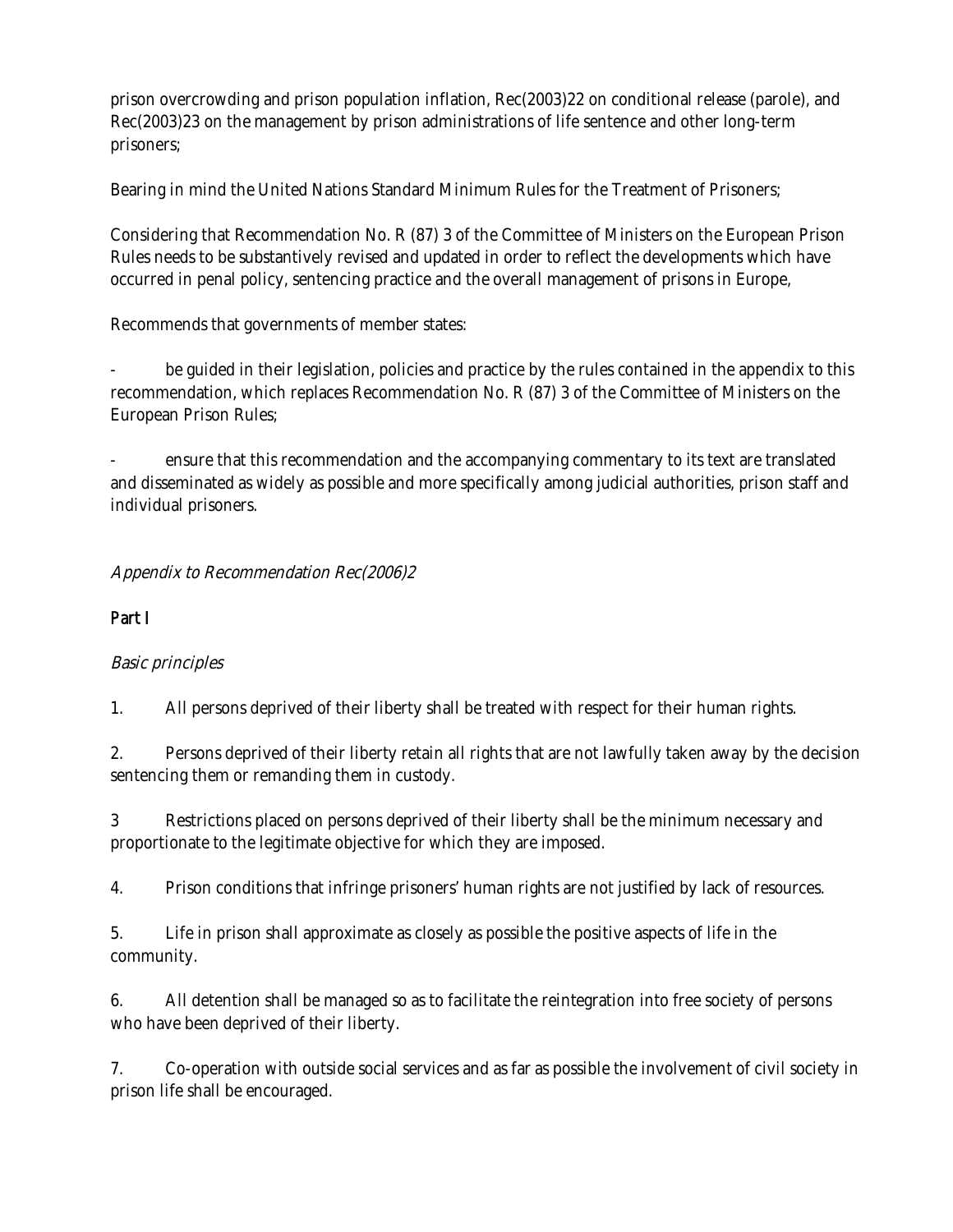8. Prison staff carry out an important public service and their recruitment, training and conditions of work shall enable them to maintain high standards in their care of prisoners.

9 All prisons shall be subject to regular government inspection and independent monitoring.

## Scope and application

10.1 The European Prison Rules apply to persons who have been remanded in custody by a judicial authority or who have been deprived of their liberty following conviction.

10.2 In principle, persons who have been remanded in custody by a judicial authority and persons who are deprived of their liberty following conviction should only be detained in prisons, that is, in institutions reserved for detainees of these two categories.

10.3 The Rules also apply to persons:

a. who may be detained for any other reason in a prison; or

 $b.$  who have been remanded in custody by a judicial authority or deprived of their liberty following conviction and who may, for any reason, be detained elsewhere.

10.4 All persons who are detained in a prison or who are detained in the manner referred to in paragraph 10.3.b are regarded as prisoners for the purpose of these rules.

11.1 Children under the age of 18 years should not be detained in a prison for adults, but in an establishment specially designed for the purpose.

11.2 If children are nevertheless exceptionally held in such a prison there shall be special regulations that take account of their status and needs.

12.1 Persons who are suffering from mental illness and whose state of mental health is incompatible with detention in a prison should be detained in an establishment specially designed for the purpose.

12.2 If such persons are nevertheless exceptionally held in prison there shall be special regulations that take account of their status and needs.

13. These rules shall be applied impartially, without discrimination on any ground such as sex, race, colour, language, religion, political or other opinion, national or social origin, association with a national minority, property, birth or other status.

# Part II

Conditions of imprisonment

Admission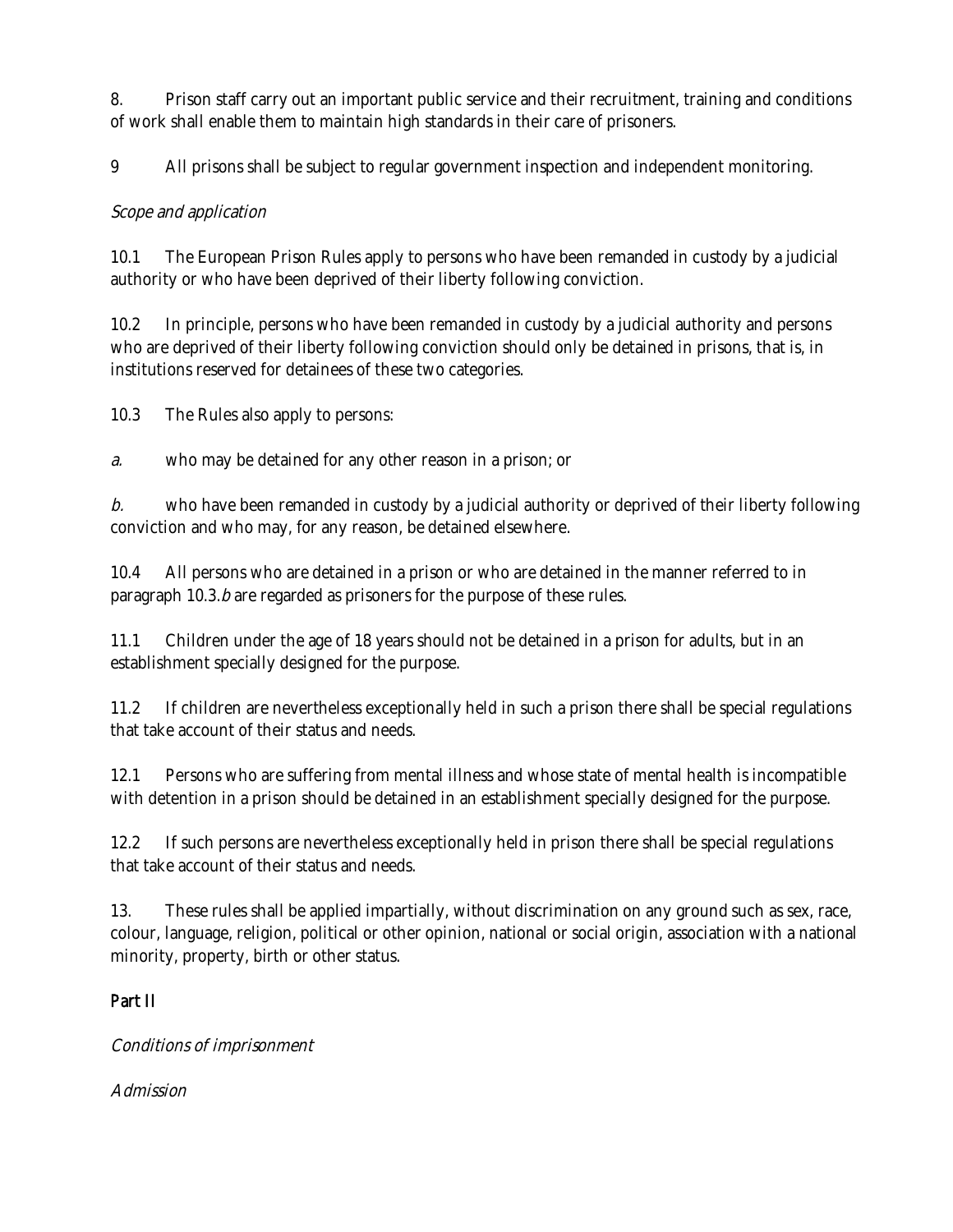14. No person shall be admitted to or held in a prison as a prisoner without a valid commitment order, in accordance with national law.

15.1 At admission the following details shall be recorded immediately concerning each prisoner:

- a. information concerning the identity of the prisoner;
- $b.$  the reasons for commitment and the authority for it;
- c. the day and hour of admission;
- d. an inventory of the personal property of the prisoner that is to be held in safekeeping in accordance with Rule 31;
- e. any visible injuries and complaints about prior ill-treatment; and
- $f.$  subject to the requirements of medical confidentiality, any information about the prisoner's health that is relevant to the physical and mental well-being of the prisoner or others.

15.2 At admission all prisoners shall be given information in accordance with Rule 30.

15.3 Immediately after admission notification of the detention of the prisoner shall be given in accordance with Rule 24.9.

- 16. As soon as possible after admission:
- a. information about the health of the prisoner on admission shall be supplemented by a medical examination in accordance with Rule 42;
- b. the appropriate level of security for the prisoner shall be determined in accordance with Rule  $51$ ;
- $c.$  the threat to safety that the prisoner poses shall be determined in accordance with Rule 52;
- $d.$  any available information about the social situation of the prisoner shall be evaluated in order to deal with the immediate personal and welfare needs of the prisoner; and
- e. in the case of sentenced prisoners the necessary steps shall be taken to implement programmes in accordance with Part VIII of these rules.

#### Allocation and accommodation

17.1 Prisoners shall be allocated, as far as possible, to prisons close to their homes or places of social rehabilitation.

17.2 Allocation shall also take into account the requirements of continuing criminal investigations, safety and security and the need to provide appropriate regimes for all prisoners.

17.3 As far as possible, prisoners shall be consulted about their initial allocation and any subsequent transfer from one prison to another.

18.1 The accommodation provided for prisoners, and in particular all sleeping accommodation, shall respect human dignity and, as far as possible, privacy, and meet the requirements of health and hygiene, due regard being paid to climatic conditions and especially to floor space, cubic content of air, lighting, heating and ventilation.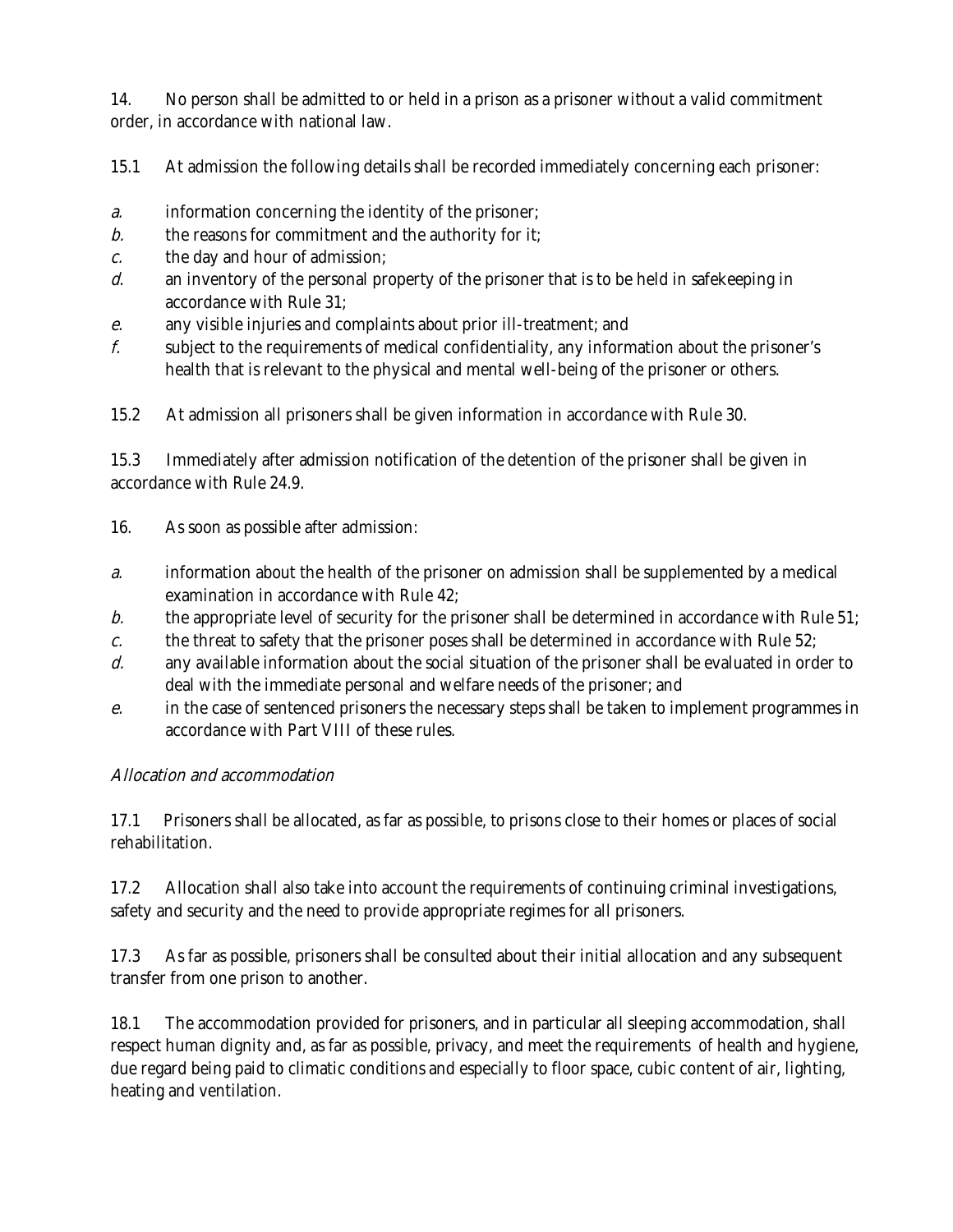- 18.2 In all buildings where prisoners are required to live, work or congregate:
- a. the windows shall be large enough to enable the prisoners to read or work by natural light in normal conditions and shall allow the entrance of fresh air except where there is an adequate air conditioning system;
- b. artificial light shall satisfy recognised technical standards; and
- $c.$  there shall be an alarm system that enables prisoners to contact the staff without delay.

18.3 Specific minimum requirements in respect of the matters referred to in paragraphs 1 and 2 shall be set in national law.

18.4 National law shall provide mechanisms for ensuring that these minimum requirements are not breached by the overcrowding of prisons.

18.5 Prisoners shall normally be accommodated during the night in individual cells except where it is preferable for them to share sleeping accommodation.

18.6 Accommodation shall only be shared if it is suitable for this purpose and shall be occupied by prisoners suitable to associate with each other.

18.7 As far as possible, prisoners shall be given a choice before being required to share sleeping accommodation.

18.8 In deciding to accommodate prisoners in particular prisons or in particular sections of a prison due account shall be taken of the need to detain:

- a. untried prisoners separately from sentenced prisoners;
- b. male prisoners separately from females; and
- c. young adult prisoners separately from older prisoners.

18.9 Exceptions can be made to the requirements for separate detention in terms of paragraph 8 in order to allow prisoners to participate jointly in organised activities, but these groups shall always be separated at night unless they consent to be detained together and the prison authorities judge that it would be in the best interest of all the prisoners concerned.

18.10 Accommodation of all prisoners shall be in conditions with the least restrictive security arrangements compatible with the risk of their escaping or harming themselves or others.

#### Hygiene

19.1 All parts of every prison shall be properly maintained and kept clean at all times.

19.2 When prisoners are admitted to prison the cells or other accommodation to which they are allocated shall be clean.

19.3 Prisoners shall have ready access to sanitary facilities that are hygienic and respect privacy.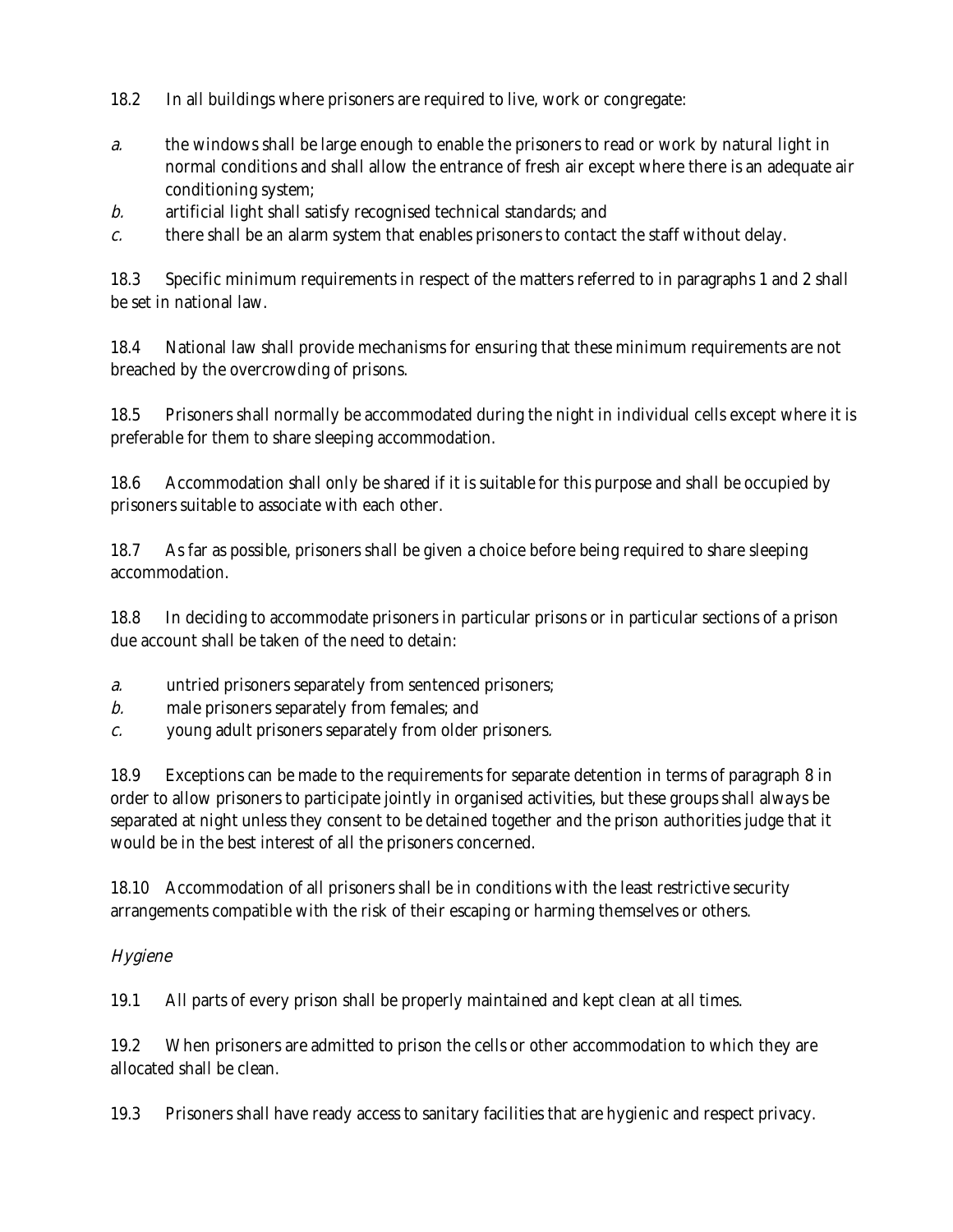19.4 Adequate facilities shall be provided so that every prisoner may have a bath or shower, at a temperature suitable to the climate, if possible daily but at least twice a week (or more frequently if necessary) in the interest of general hygiene.

19.5 Prisoners shall keep their persons, clothing and sleeping accommodation clean and tidy.

19.6 The prison authorities shall provide them with the means for doing so including toiletries and general cleaning implements and materials.

19.7 Special provision shall be made for the sanitary needs of women.

# Clothing and bedding

20.1 Prisoners who do not have adequate clothing of their own shall be provided with clothing suitable for the climate.

20.2 Such clothing shall not be degrading or humiliating.

20.3 All clothing shall be maintained in good condition and replaced when necessary.

20.4 Prisoners who obtain permission to go outside prison shall not be required to wear clothing that identifies them as prisoners.

21. Every prisoner shall be provided with a separate bed and separate and appropriate bedding, which shall be kept in good order and changed often enough to ensure its cleanliness.

## Nutrition

22.1 Prisoners shall be provided with a nutritious diet that takes into account their age, health, physical condition, religion, culture and the nature of their work.

22.2 The requirements of a nutritious diet, including its minimum energy and protein content, shall be prescribed in national law.

22.3 Food shall be prepared and served hygienically.

22.4 There shall be three meals a day with reasonable intervals between them.

22.5 Clean drinking water shall be available to prisoners at all times.

22.6 The medical practitioner or a qualified nurse shall order a change in diet for a particular prisoner when it is needed on medical grounds.

Legal advice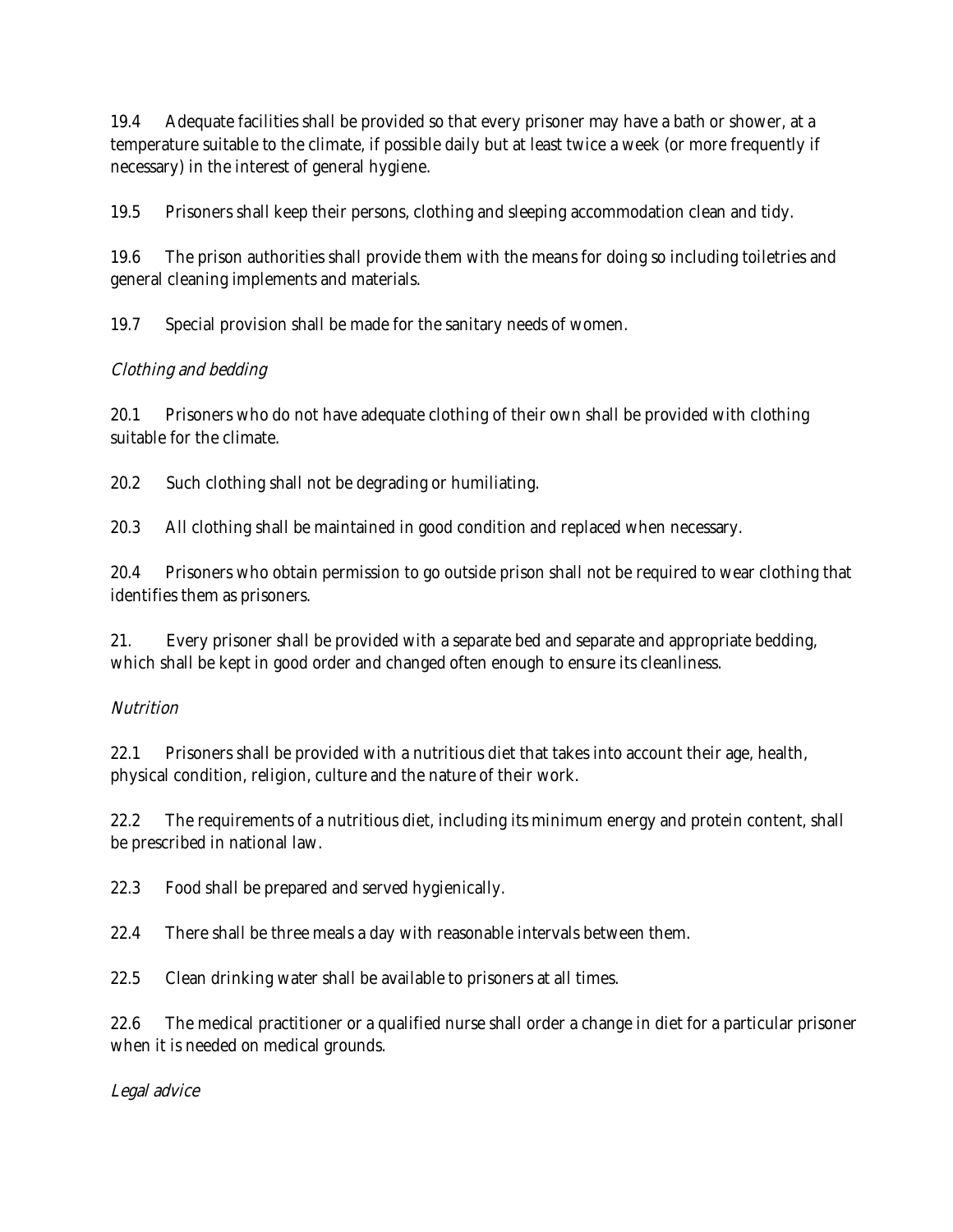23.1 All prisoners are entitled to legal advice, and the prison authorities shall provide them with reasonable facilities for gaining access to such advice.

23.2 Prisoners may consult on any legal matter with a legal adviser of their own choice and at their own expense.

23.3 Where there is a recognised scheme of free legal aid the authorities shall bring it to the attention of all prisoners.

23.4 Consultations and other communications including correspondence about legal matters between prisoners and their legal advisers shall be confidential.

23.5 A judicial authority may in exceptional circumstances authorise restrictions on such confidentiality to prevent serious crime or major breaches of prison safety and security.

23.6 Prisoners shall have access to, or be allowed to keep in their possession, documents relating to their legal proceedings.

## Contact with the outside world

24.1 Prisoners shall be allowed to communicate as often as possible by letter, telephone or other forms of communication with their families, other persons and representatives of outside organisations and to receive visits from these persons.

24.2 Communication and visits may be subject to restrictions and monitoring necessary for the requirements of continuing criminal investigations, maintenance of good order, safety and security, prevention of criminal offences and protection of victims of crime, but such restrictions, including specific restrictions ordered by a judicial authority, shall nevertheless allow an acceptable minimum level of contact.

24.3 National law shall specify national and international bodies and officials with whom communication by prisoners shall not be restricted.

24.4 The arrangements for visits shall be such as to allow prisoners to maintain and develop family relationships in as normal a manner as possible.

24.5 Prison authorities shall assist prisoners in maintaining adequate contact with the outside world and provide them with the appropriate welfare support to do so.

24.6 Any information received of the death or serious illness of any near relative shall be promptly communicated to the prisoner.

24.7 Whenever circumstances allow, the prisoner should be authorised to leave prison either under escort or alone in order to visit a sick relative, attend a funeral or for other humanitarian reasons.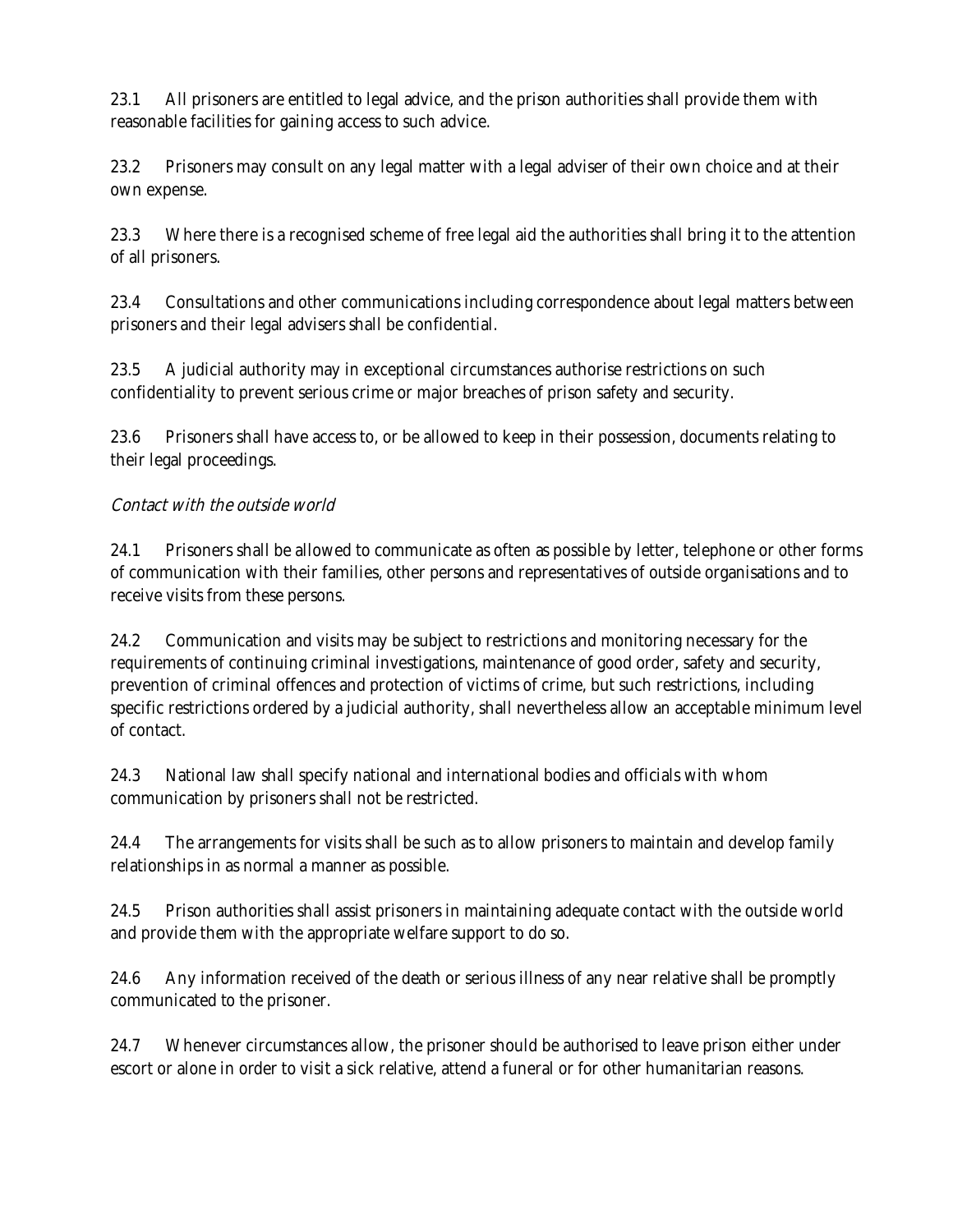24.8 Prisoners shall be allowed to inform their families immediately of their imprisonment or transfer to another institution and of any serious illness or injury they may suffer.

24.9 Upon the admission of a prisoner to prison, the death or serious illness of, or serious injury to a prisoner, or the transfer of a prisoner to a hospital, the authorities shall, unless the prisoner has requested them not to do so, immediately inform the spouse or partner of the prisoner, or, if the prisoner is single, the nearest relative and any other person previously designated by the prisoner.

24.10 Prisoners shall be allowed to keep themselves informed regularly of public affairs by subscribing to and reading newspapers, periodicals and other publications and by listening to radio or television transmissions unless there is a specific prohibition for a specified period by a judicial authority in an individual case.

24.11 Prison authorities shall ensure that prisoners are able to participate in elections, referenda and in other aspects of public life, in so far as their right to do so is not restricted by national law.

24.12 Prisoners shall be allowed to communicate with the media unless there are compelling reasons to forbid this for the maintenance of safety and security, in the public interest or in order to protect the integrity of victims, other prisoners or staff.

#### Prison regime

25.1 The regime provided for all prisoners shall offer a balanced programme of activities.

25.2 This regime shall allow all prisoners to spend as many hours a day outside their cells as are necessary for an adequate level of human and social interaction.

25.3 This regime shall also provide for the welfare needs of prisoners.

25.4 Particular attention shall be paid to the needs of prisoners who have experienced physical, mental or sexual abuse.

## Work

26.1 Prison work shall be approached as a positive element of the prison regime and shall never be used as a punishment.

26.2 Prison authorities shall strive to provide sufficient work of a useful nature.

26.3 As far as possible, the work provided shall be such as will maintain or increase prisoners' ability to earn a living after release.

26.4 In conformity with Rule 13 there shall be no discrimination on the basis of gender in the type of work provided.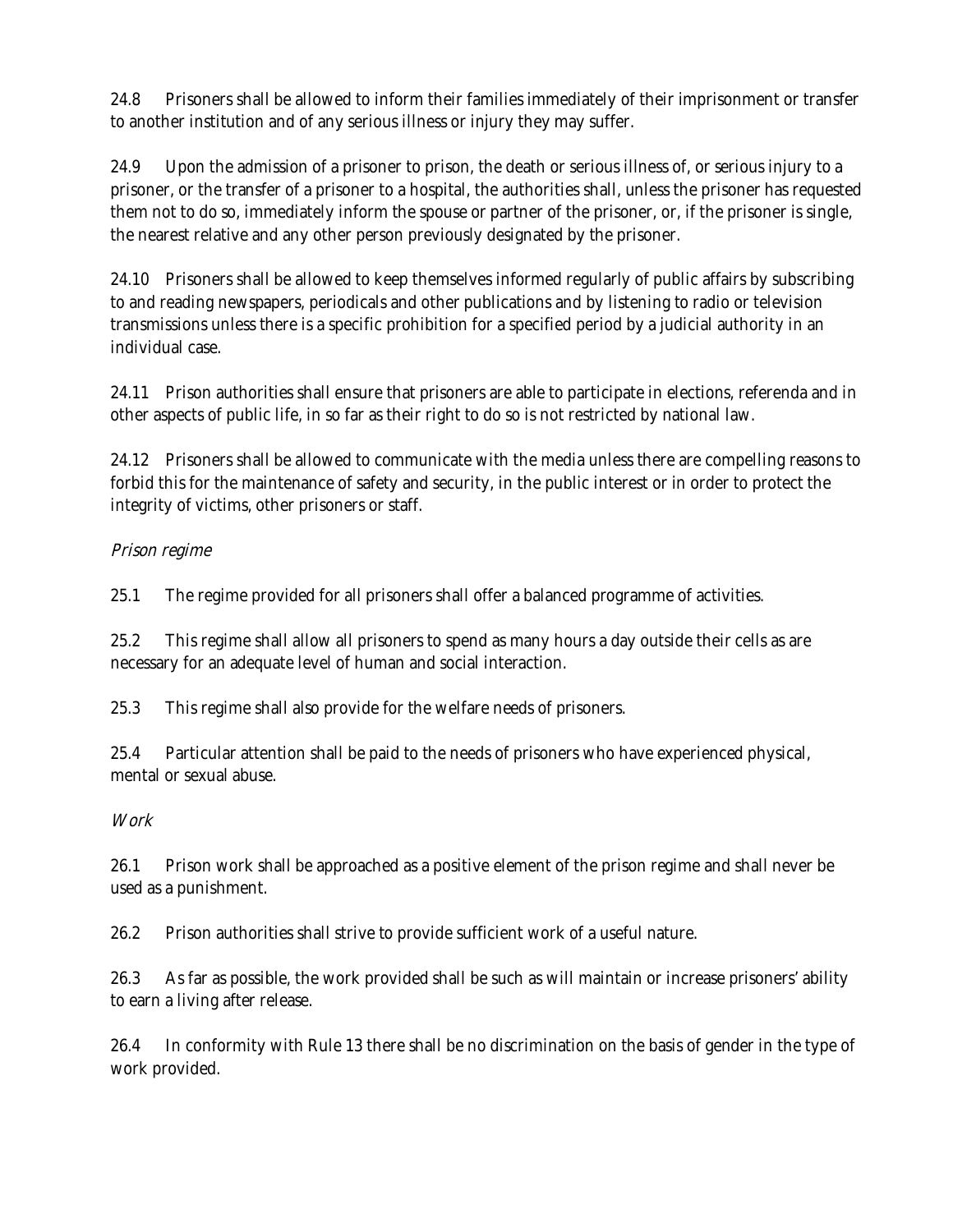26.5 Work that encompasses vocational training shall be provided for prisoners able to benefit from it and especially for young prisoners.

26.6 Prisoners may choose the type of employment in which they wish to participate, within the limits of what is available, proper vocational selection and the requirements of good order and discipline.

26.7 The organisation and methods of work in the institutions shall resemble as closely as possible those of similar work in the community in order to prepare prisoners for the conditions of normal occupational life.

26.8 Although the pursuit of financial profit from industries in the institutions can be valuable in raising standards and improving the quality and relevance of training, the interests of the prisoners should not be subordinated to that purpose.

26.9 Work for prisoners shall be provided by the prison authorities, either on their own or in co-operation with private contractors, inside or outside prison.

26.10 In all instances there shall be equitable remuneration of the work of prisoners.

26.11 Prisoners shall be allowed to spend at least a part of their earnings on approved articles for their own use and to allocate a part of their earnings to their families.

26.12 Prisoners may be encouraged to save part of their earnings, which shall be handed over to them on release or be used for other approved purposes.

26.13 Health and safety precautions for prisoners shall protect them adequately and shall not be less rigorous than those that apply to workers outside.

26.14 Provision shall be made to indemnify prisoners against industrial injury, including occupational disease, on terms not less favourable than those extended by national law to workers outside.

26.15 The maximum daily and weekly working hours of the prisoners shall be fixed in conformity with local rules or custom regulating the employment of free workers.

26.16 Prisoners shall have at least one rest day a week and sufficient time for education and other activities.

26.17 As far as possible, prisoners who work shall be included in national social security systems.

## Exercise and recreation

27.1 Every prisoner shall be provided with the opportunity of at least one hour of exercise every day in the open air, if the weather permits.

27.2 When the weather is inclement alternative arrangements shall be made to allow prisoners to exercise.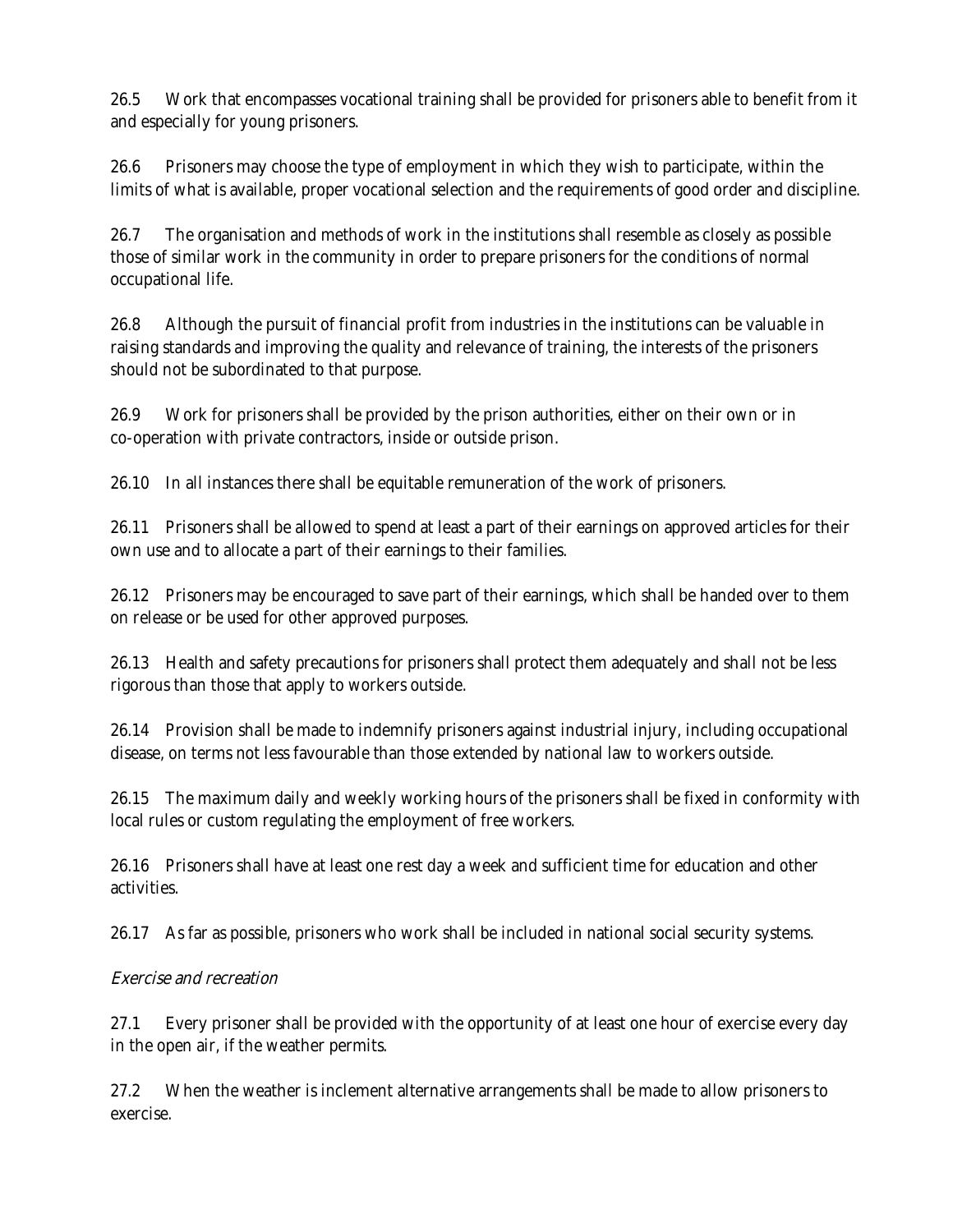27.3 Properly organised activities to promote physical fitness and provide for adequate exercise and recreational opportunities shall form an integral part of prison regimes.

27.4 Prison authorities shall facilitate such activities by providing appropriate installations and equipment.

27.5 Prison authorities shall make arrangements to organise special activities for those prisoners who need them.

27.6 Recreational opportunities, which include sport, games, cultural activities, hobbies and other leisure pursuits, shall be provided and, as far as possible, prisoners shall be allowed to organise them.

27.7 Prisoners shall be allowed to associate with each other during exercise and in order to take part in recreational activities.

## Education

28.1 Every prison shall seek to provide all prisoners with access to educational programmes which are as comprehensive as possible and which meet their individual needs while taking into account their aspirations.

28.2 Priority shall be given to prisoners with literacy and numeracy needs and those who lack basic or vocational education.

28.3 Particular attention shall be paid to the education of young prisoners and those with special needs.

28.4 Education shall have no less a status than work within the prison regime and prisoners shall not be disadvantaged financially or otherwise by taking part in education.

28.5 Every institution shall have a library for the use of all prisoners, adequately stocked with a wide range of both recreational and educational resources, books and other media.

28.6 Wherever possible, the prison library should be organised in co-operation with community library services.

28.7 As far as practicable, the education of prisoners shall:

- a. be integrated with the educational and vocational training system of the country so that after their release they may continue their education and vocational training without difficulty; and
- b. take place under the auspices of external educational institutions.

## Freedom of thought, conscience and religion

29.1 Prisoners' freedom of thought, conscience and religion shall be respected.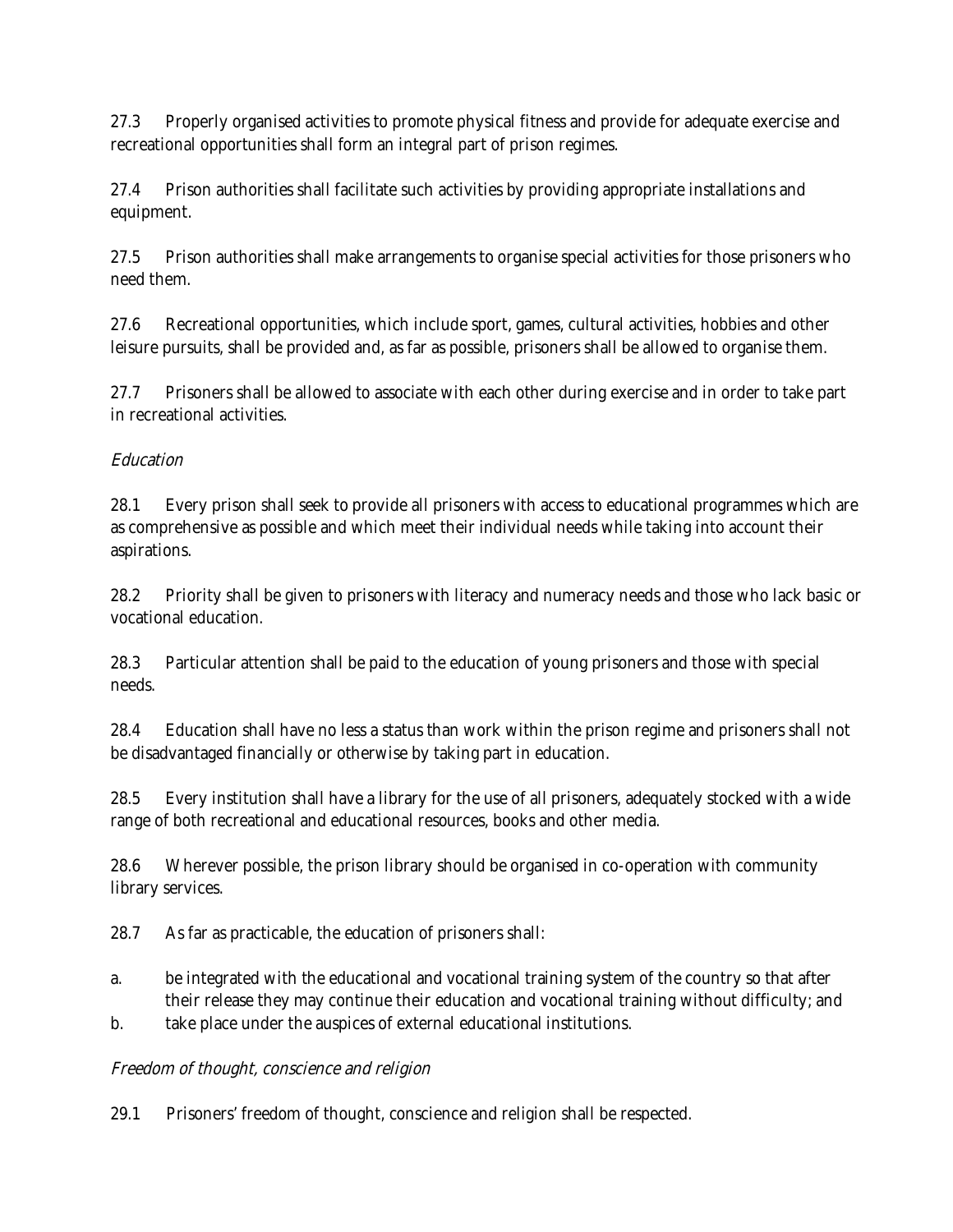29.2 The prison regime shall be organised so far as is practicable to allow prisoners to practise their religion and follow their beliefs, to attend services or meetings led by approved representatives of such religion or beliefs, to receive visits in private from such representatives of their religion or beliefs and to have in their possession books or literature relating to their religion or beliefs.

29.3 Prisoners may not be compelled to practise a religion or belief, to attend religious services or meetings, to take part in religious practices or to accept a visit from a representative of any religion or belief.

## Information

30.1 At admission, and as often as necessary afterwards all prisoners shall be informed in writing and orally in a language they understand of the regulations governing prison discipline and of their rights and duties in prison.

30.2 Prisoners shall be allowed to keep in their possession a written version of the information they are given.

30.3 Prisoners shall be informed about any legal proceedings in which they are involved and, if they are sentenced, the time to be served and the possibilities of early release.

## Prisoners' property

31.1 All property that prisoners are not allowed to retain under the rules governing the prison shall be placed in safe custody on admission to the institution.

31.2 A prisoner whose property is taken into safe custody shall sign an inventory of the property.

31.3 Steps shall be taken to keep such property in good condition.

31.4 If it has been found necessary to destroy any such property, this shall be recorded and the prisoner informed.

31.5 Prisoners shall, subject to the requirements of hygiene, good order and security, be entitled to purchase or otherwise obtain goods, including food and drink for their personal use at prices that are not abnormally higher than those in free society.

31.6 If a prisoner brings in any medicines, the medical practitioner shall decide what use shall be made of them.

31.7 Where prisoners are allowed to keep possession of their property the prison authorities shall take steps to assist in its safekeeping.

## Transfer of prisoners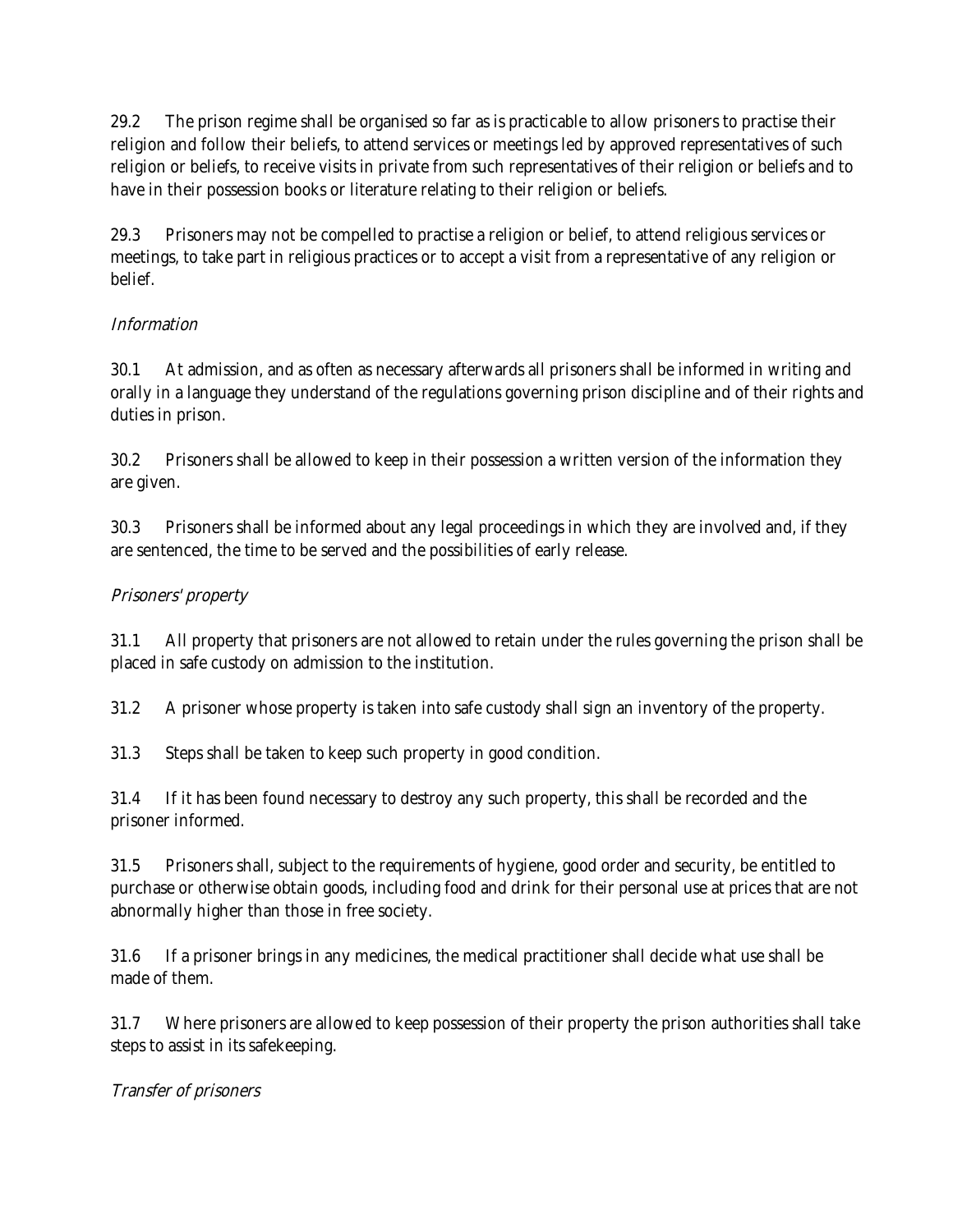32.1 While prisoners are being moved to or from a prison, or to other places such as court or hospital, they shall be exposed to public view as little as possible and proper safeguards shall be adopted to ensure their anonymity.

32.2 The transport of prisoners in conveyances with inadequate ventilation or light, or which would subject them in any way to unnecessary physical hardship or indignity, shall be prohibited.

32.3 The transport of prisoners shall be carried out at the expense and under the direction of the public authorities.

## Release of prisoners

33.1 All prisoners shall be released without delay when their commitment orders expire, or when a court or other authority orders their release.

33.2 The date and time of the release shall be recorded.

33.3 All prisoners shall have the benefit of arrangements designed to assist them in returning to free society after release.

33.4 On the release of a prisoner all articles and money belonging to the prisoner that were taken into safe custody shall be returned except in so far as there have been authorised withdrawals of money or the authorised sending of any such property out of the institution, or it has been found necessary to destroy any article on hygienic grounds.

33.5 The prisoner shall sign a receipt for the property returned.

33.6 When release is pre-arranged, the prisoner shall be offered a medical examination in accordance with Rule 42 as close as possible to the time of release.

33.7 Steps must be taken to ensure that on release prisoners are provided, as necessary, with appropriate documents and identification papers, and assisted in finding suitable accommodation and work.

33.8 Released prisoners shall also be provided with immediate means of subsistence, be suitably and adequately clothed with regard to the climate and season, and have sufficient means to reach their destination.

# Women

34.1 In addition to the specific provisions in these rules dealing with women prisoners, the authorities shall pay particular attention to the requirements of women such as their physical, vocational, social and psychological needs when making decisions that affect any aspect of their detention.

34.2 Particular efforts shall be made to give access to special services for women prisoners who have needs as referred to in Rule 25.4.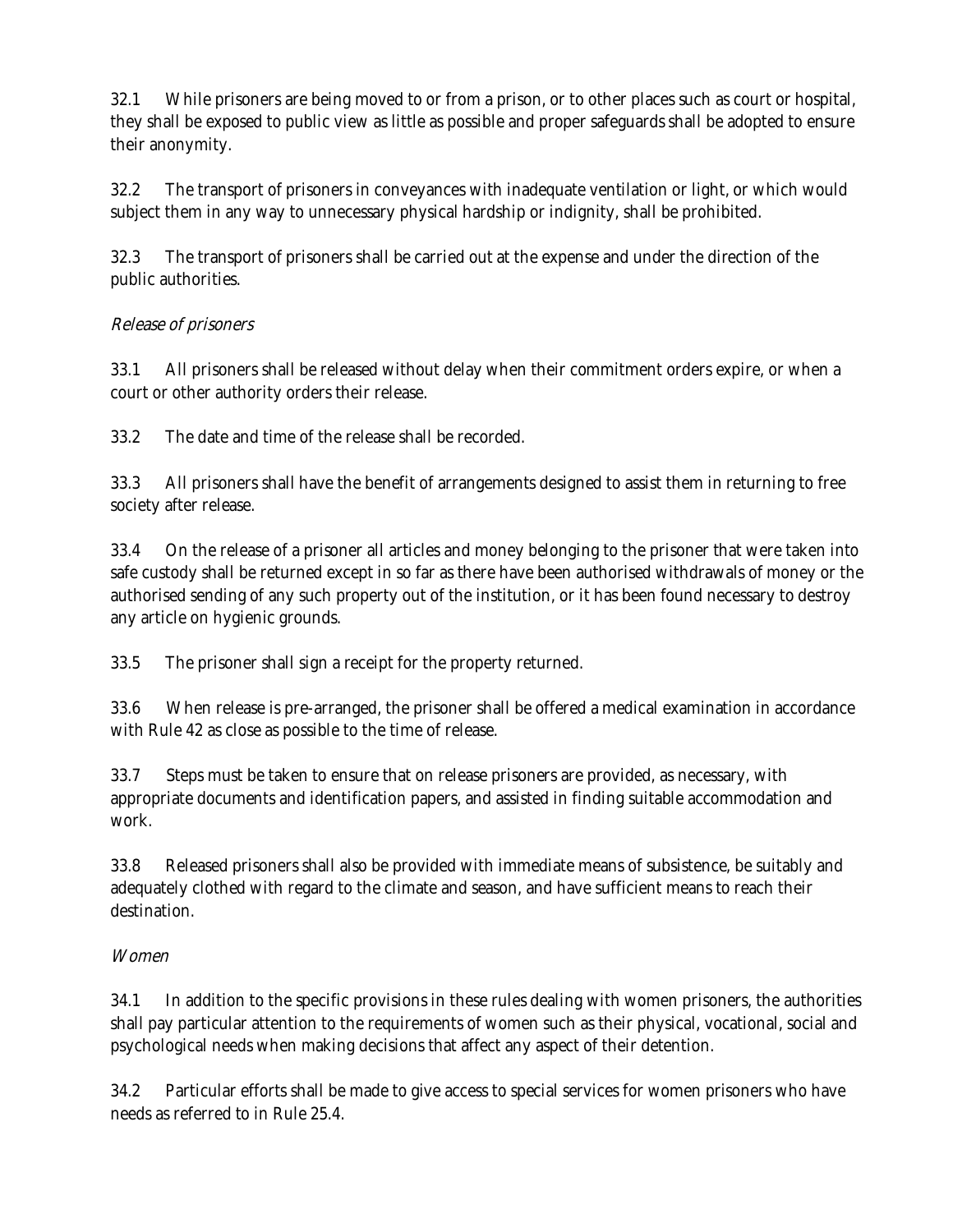34.3 Prisoners shall be allowed to give birth outside prison, but where a child is born in prison the authorities shall provide all necessary support and facilities.

# Detained children

35.1 Where exceptionally children under the age of 18 years are detained in a prison for adults the authorities shall ensure that, in addition to the services available to all prisoners, prisoners who are children have access to the social, psychological and educational services, religious care and recreational programmes or equivalents to them that are available to children in the community.

35.2 Every prisoner who is a child and is subject to compulsory education shall have access to such education.

35.3 Additional assistance shall be provided to children who are released from prison.

35.4 Where children are detained in a prison they shall be kept in a part of the prison that is separate from that used by adults unless it is considered that this is against the best interests of the child.

## Infants

36.1 Infants may stay in prison with a parent only when it is in the best interest of the infants concerned. They shall not be treated as prisoners.

36.2 Where such infants are allowed to stay in prison with a parent special provision shall be made for a nursery, staffed by qualified persons, where the infants shall be placed when the parent is involved in activities where the infant cannot be present.

36.3 Special accommodation shall be set aside to protect the welfare of such infants.

# Foreign nationals

37.1 Prisoners who are foreign nationals shall be informed, without delay, of their right to request contact and be allowed reasonable facilities to communicate with the diplomatic or consular representative of their state.

37.2 Prisoners who are nationals of states without diplomatic or consular representation in the country, and refugees or stateless persons, shall be allowed similar facilities to communicate with the diplomatic representative of the state which takes charge of their interests or the national or international authority whose task it is to serve the interests of such persons.

37.3 In the interests of foreign nationals in prison who may have special needs, prison authorities shall co-operate fully with diplomatic or consular officials representing prisoners.

37.4 Specific information about legal assistance shall be provided to prisoners who are foreign nationals.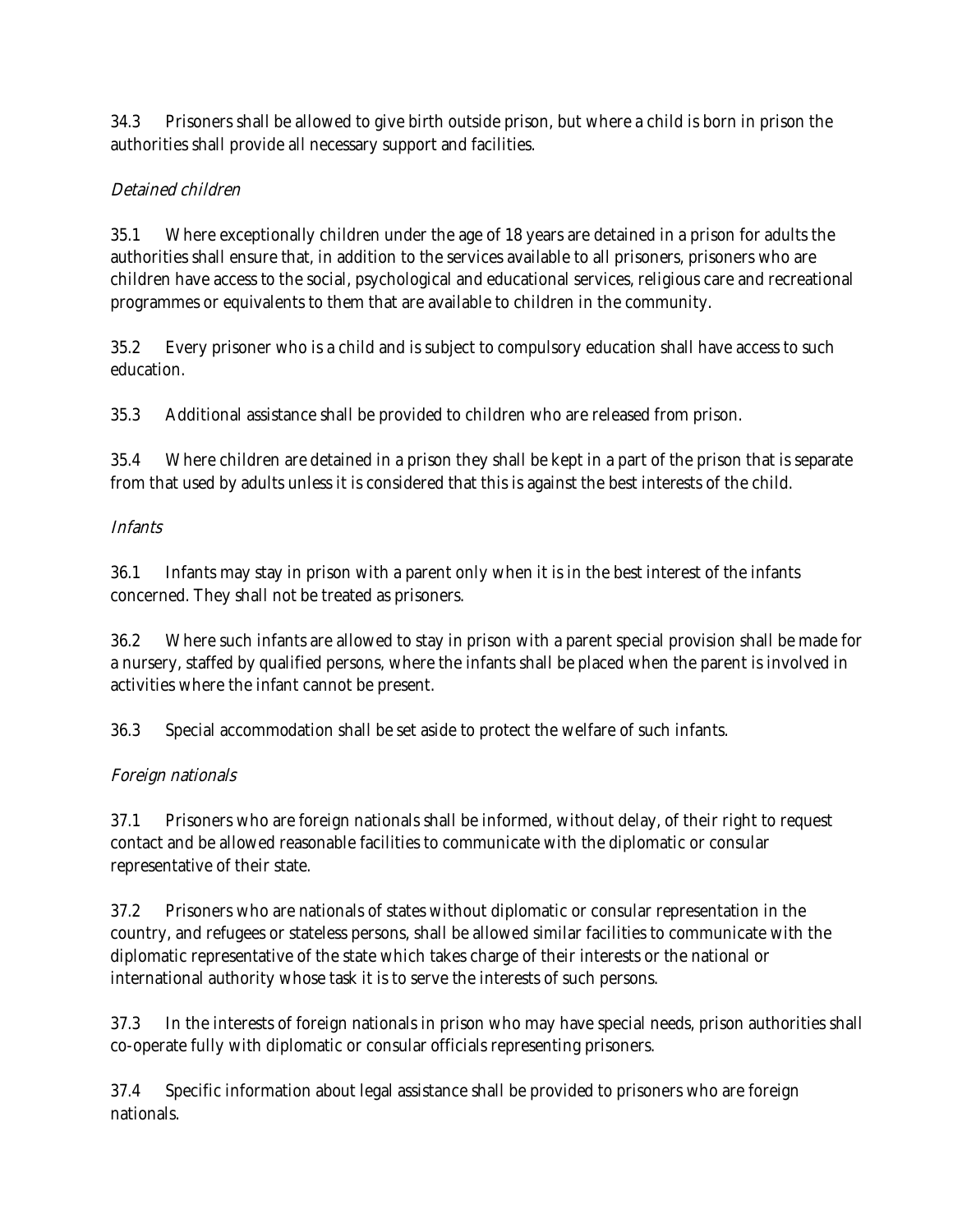37.5 Prisoners who are foreign nationals shall be informed of the possibility of requesting that the execution of their sentence be transferred to another country.

## Ethnic or linguistic minorities

38.1 Special arrangements shall be made to meet the needs of prisoners who belong to ethnic or linguistic minorities.

38.2 As far as practicable the cultural practices of different groups shall be allowed to continue in prison.

38.3 Linguistic needs shall be met by using competent interpreters and by providing written material in the range of languages used in a particular prison.

# Part III

# **Health**

# Health care

39. Prison authorities shall safeguard the health of all prisoners in their care.

## Organisation of prison health care

40.1 Medical services in prison shall be organised in close relation with the general health administration of the community or nation.

40.2 Health policy in prisons shall be integrated into, and compatible with, national health policy.

40.3 Prisoners shall have access to the health services available in the country without discrimination on the grounds of their legal situation.

40.4 Medical services in prison shall seek to detect and treat physical or mental illnesses or defects from which prisoners may suffer.

40.5 All necessary medical, surgical and psychiatric services including those available in the community shall be provided to the prisoner for that purpose.

# Medical and health care personnel

41.1 Every prison shall have the services of at least one qualified general medical practitioner.

41.2 Arrangements shall be made to ensure at all times that a qualified medical practitioner is available without delay in cases of urgency.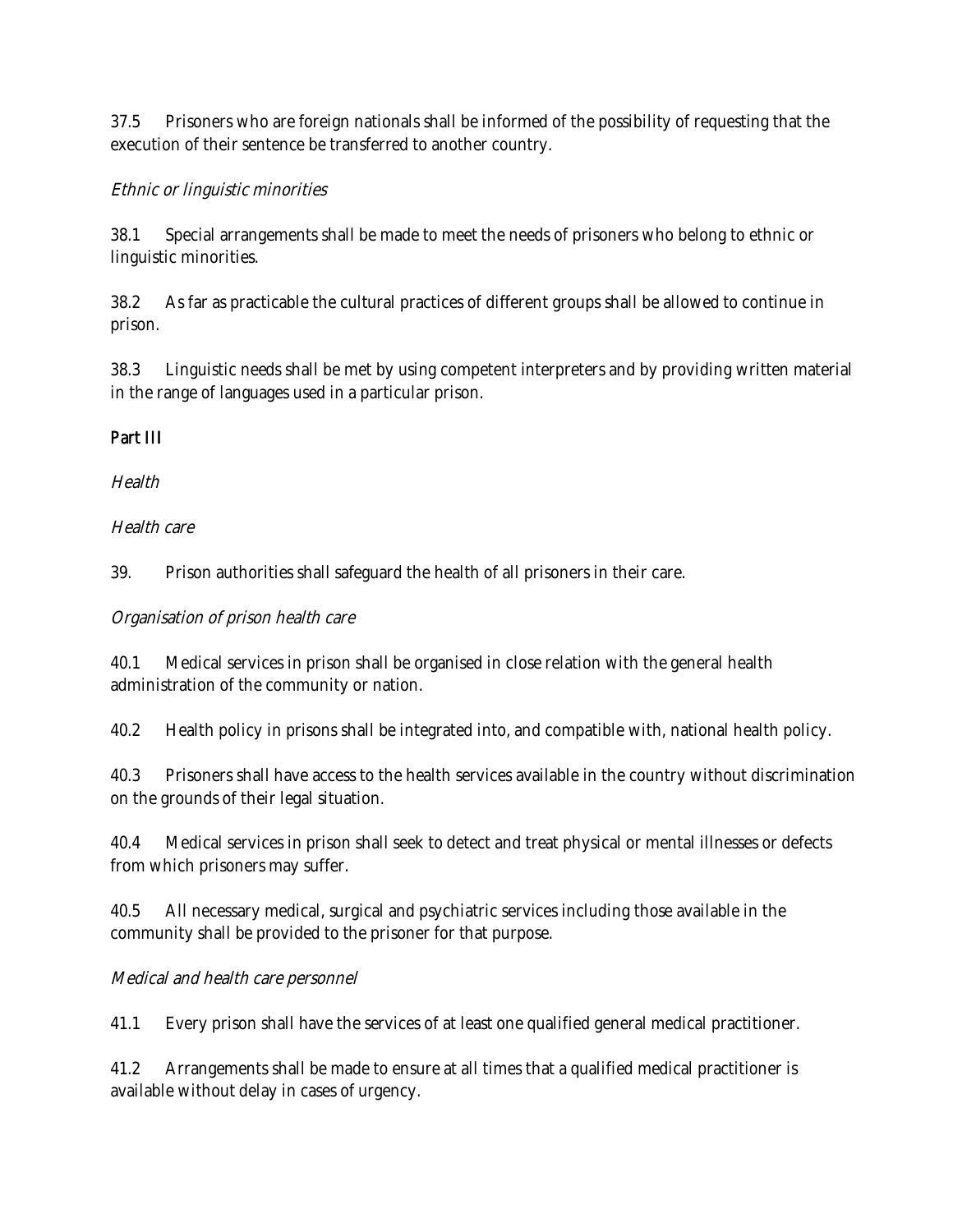41.3 Where prisons do not have a full-time medical practitioner, a part-time medical practitioner shall visit regularly.

41.4 Every prison shall have personnel suitably trained in health care.

41.5 The services of qualified dentists and opticians shall be available to every prisoner.

#### Duties of the medical practitioner

42.1 The medical practitioner or a qualified nurse reporting to such a medical practitioner shall see every prisoner as soon as possible after admission, and shall examine them unless this is obviously unnecessary.

42.2 The medical practitioner or a qualified nurse reporting to such a medical practitioner shall examine the prisoner if requested at release, and shall otherwise examine prisoners whenever necessary.

42.3 When examining a prisoner the medical practitioner or a qualified nurse reporting to such a medical practitioner shall pay particular attention to:

- a. observing the normal rules of medical confidentiality;
- b. diagnosing physical or mental illness and taking all measures necessary for its treatment and for the continuation of existing medical treatment;
- $c.$  recording and reporting to the relevant authorities any sign or indication that prisoners may have been treated violently;
- $d.$  dealing with withdrawal symptoms resulting from use of drugs, medication or alcohol;
- e. identifying any psychological or other stress brought on by the fact of deprivation of liberty;
- f. isolating prisoners suspected of infectious or contagious conditions for the period of infection and providing them with proper treatment;
- g. ensuring that prisoners carrying the HIV virus are not isolated for that reason alone;
- h. noting physical or mental defects that might impede resettlement after release;
- i. determining the fitness of each prisoner to work and to exercise; and
- j. making arrangements with community agencies for the continuation of any necessary medical and psychiatric treatment after release, if prisoners give their consent to such arrangements.

43.1 The medical practitioner shall have the care of the physical and mental health of the prisoners and shall see, under the conditions and with a frequency consistent with health care standards in the community, all sick prisoners, all who report illness or injury and any prisoner to whom attention is specially directed.

43.2 The medical practitioner or a qualified nurse reporting to such a medical practitioner shall pay particular attention to the health of prisoners held under conditions of solitary confinement, shall visit such prisoners daily, and shall provide them with prompt medical assistance and treatment at the request of such prisoners or the prison staff.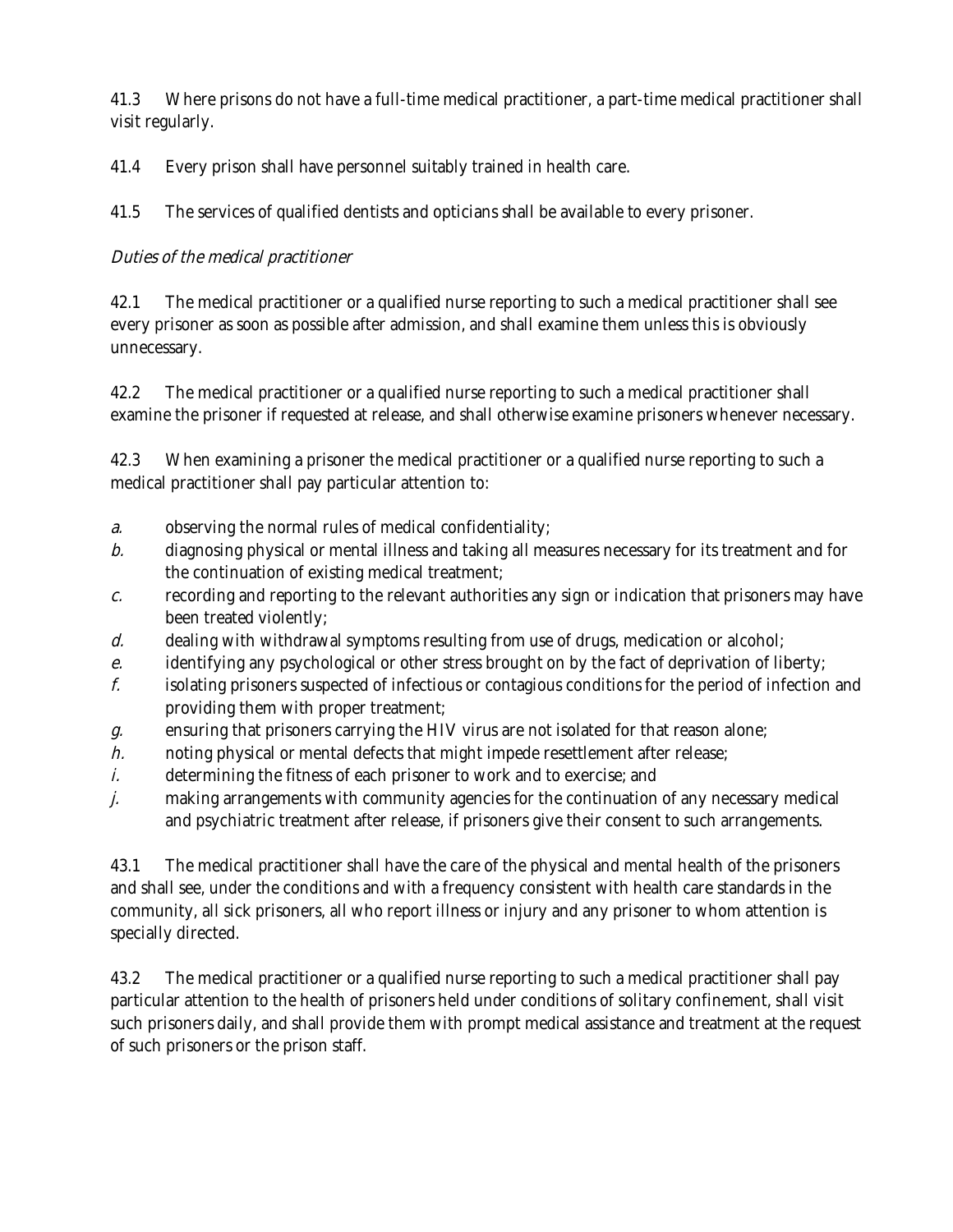43.3 The medical practitioner shall report to the director whenever it is considered that a prisoner's physical or mental health is being put seriously at risk by continued imprisonment or by any condition of imprisonment, including conditions of solitary confinement.

44. The medical practitioner or other competent authority shall regularly inspect, collect information by other means if appropriate, and advise the director upon:

- <sup>a</sup>. the quantity, quality, preparation and serving of food and water;
- b. the hygiene and cleanliness of the institution and prisoners;
- $c.$  the sanitation, heating, lighting and ventilation of the institution; and
- $d.$  the suitability and cleanliness of the prisoners' clothing and bedding.

45.1 The director shall consider the reports and advice that the medical practitioner or other competent authority submits according to Rules 43 and 44 and, when in agreement with the recommendations made, shall take immediate steps to implement them.

45.2 If the recommendations of the medical practitioner are not within the director's competence or if the director does not agree with them, the director shall immediately submit the advice of the medical practitioner and a personal report to higher authority.

#### Health care provision

46.1 Sick prisoners who require specialist treatment shall be transferred to specialised institutions or to civil hospitals, when such treatment is not available in prison.

46.2 Where a prison service has its own hospital facilities, they shall be adequately staffed and equipped to provide the prisoners referred to them with appropriate care and treatment.

#### Mental health

47.1 Specialised prisons or sections under medical control shall be available for the observation and treatment of prisoners suffering from mental disorder or abnormality who do not necessarily fall under the provisions of Rule 12.

47.2 The prison medical service shall provide for the psychiatric treatment of all prisoners who are in need of such treatment and pay special attention to suicide prevention.

#### Other matters

48.1 Prisoners shall not be subjected to any experiments without their consent.

48.2 Experiments involving prisoners that may result in physical injury, mental distress or other damage to health shall be prohibited.

## Part IV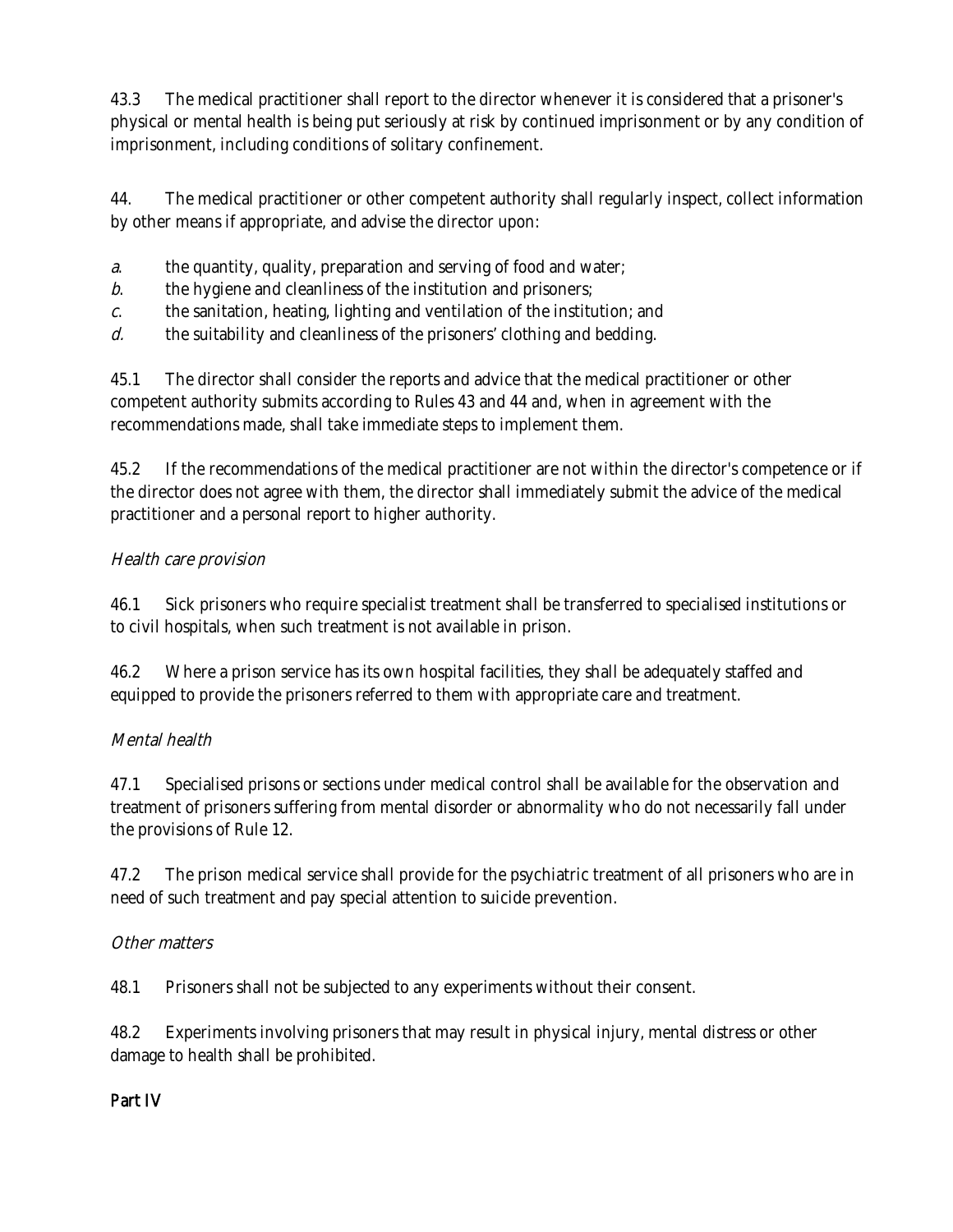#### Good order

#### General approach to good order

49. Good order in prison shall be maintained by taking into account the requirements of security, safety and discipline, while also providing prisoners with living conditions which respect human dignity and offering them a full programme of activities in accordance with Rule 25.

50. Subject to the needs of good order, safety and security, prisoners shall be allowed to discuss matters relating to the general conditions of imprisonment and shall be encouraged to communicate with the prison authorities about these matters.

#### **Security**

51.1 The security measures applied to individual prisoners shall be the minimum necessary to achieve their secure custody.

51.2 The security which is provided by physical barriers and other technical means shall be complemented by the dynamic security provided by an alert staff who know the prisoners who are under their control.

51.3 As soon as possible after admission, prisoners shall be assessed to determine:

- a. the risk that they would present to the community if they were to escape;
- $b.$  the risk that they will try to escape either on their own or with external assistance.

51.4 Each prisoner shall then be held in security conditions appropriate to these levels of risk.

51.5 The level of security necessary shall be reviewed at regular intervals throughout a person's imprisonment.

#### **Safety**

52.1 As soon as possible after admission, prisoners shall be assessed to determine whether they pose a safety risk to other prisoners, prison staff or other persons working in or visiting prison or whether they are likely to harm themselves.

52.2 Procedures shall be in place to ensure the safety of prisoners, prison staff and all visitors and to reduce to a minimum the risk of violence and other events that might threaten safety.

52.3 Every possible effort shall be made to allow all prisoners to take a full part in daily activities in safety.

52.4 It shall be possible for prisoners to contact staff at all times, including during the night.

52.5 National health and safety laws shall be observed in prisons.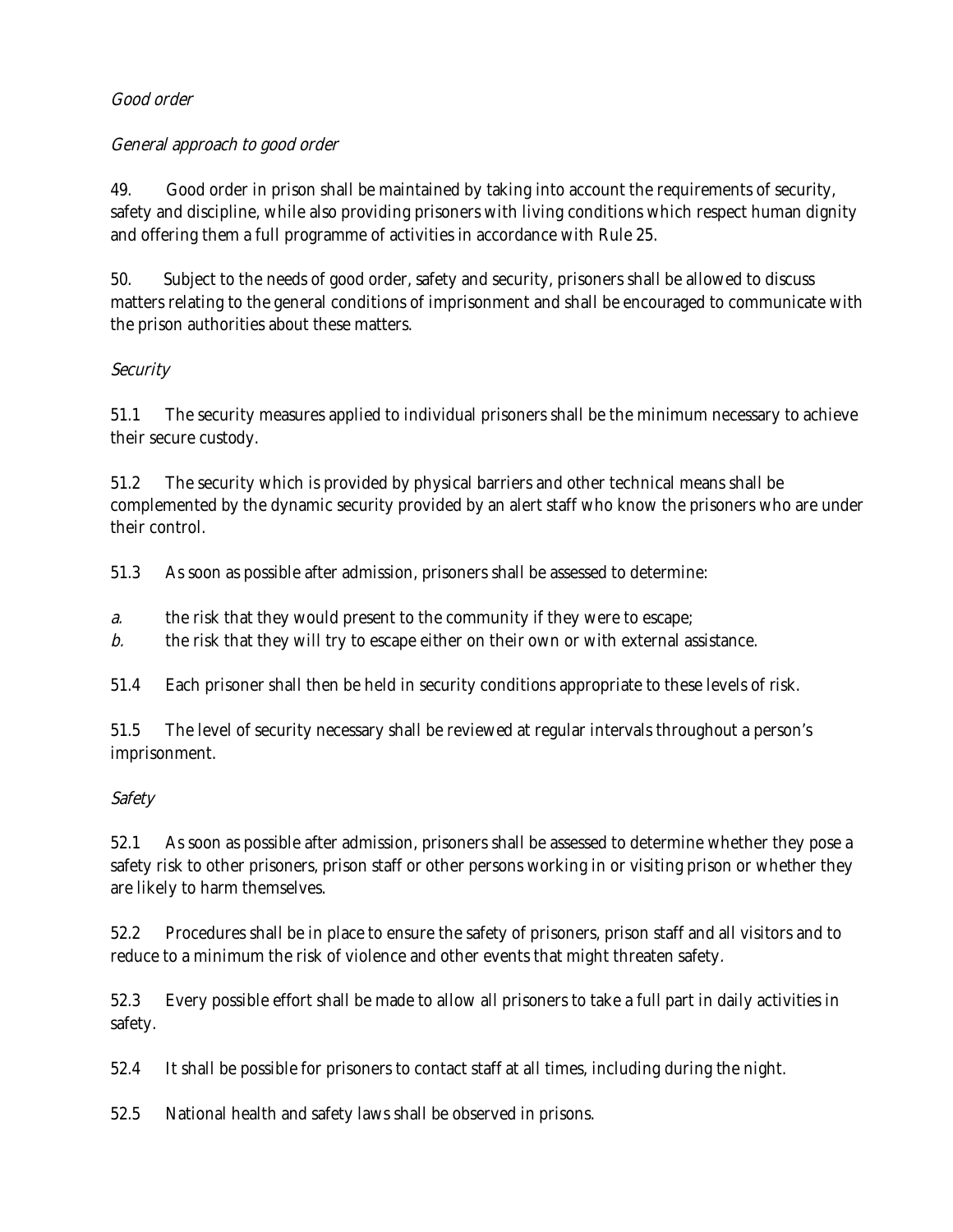#### Special high security or safety measures

53.1 Special high security or safety measures shall only be applied in exceptional circumstances.

53.2 There shall be clear procedures to be followed when such measures are to be applied to any prisoner.

53.3 The nature of any such measures, their duration and the grounds on which they may be applied shall be determined by national law.

53.4 The application of the measures in each case shall be approved by the competent authority for a specified period of time.

53.5 Any decision to extend the approved period of time shall be subject to a new approval by the competent authority.

53.6 Such measures shall be applied to individuals and not to groups of prisoners.

53.7 Any prisoner subjected to such measures shall have a right of complaint in the terms set out in Rule 70.

#### Searching and controls

54.1 There shall be detailed procedures which staff have to follow when searching:

- <sup>a</sup>. all places where prisoners live, work and congregate;
- b. prisoners;
- c. visitors and their possessions; and
- d. staff.

54.2 The situations in which such searches are necessary and their nature shall be defined by national law.

54.3 Staff shall be trained to carry out these searches in such a way as to detect and prevent any attempt to escape or to hide contraband, while at the same time respecting the dignity of those being searched and their personal possessions.

54.4 Persons being searched shall not be humiliated by the searching process.

54.5 Persons shall only be searched by staff of the same gender.

54.6 There shall be no internal physical searches of prisoners' bodies by prison staff.

54.7 An intimate examination related to a search may be conducted by a medical practitioner only.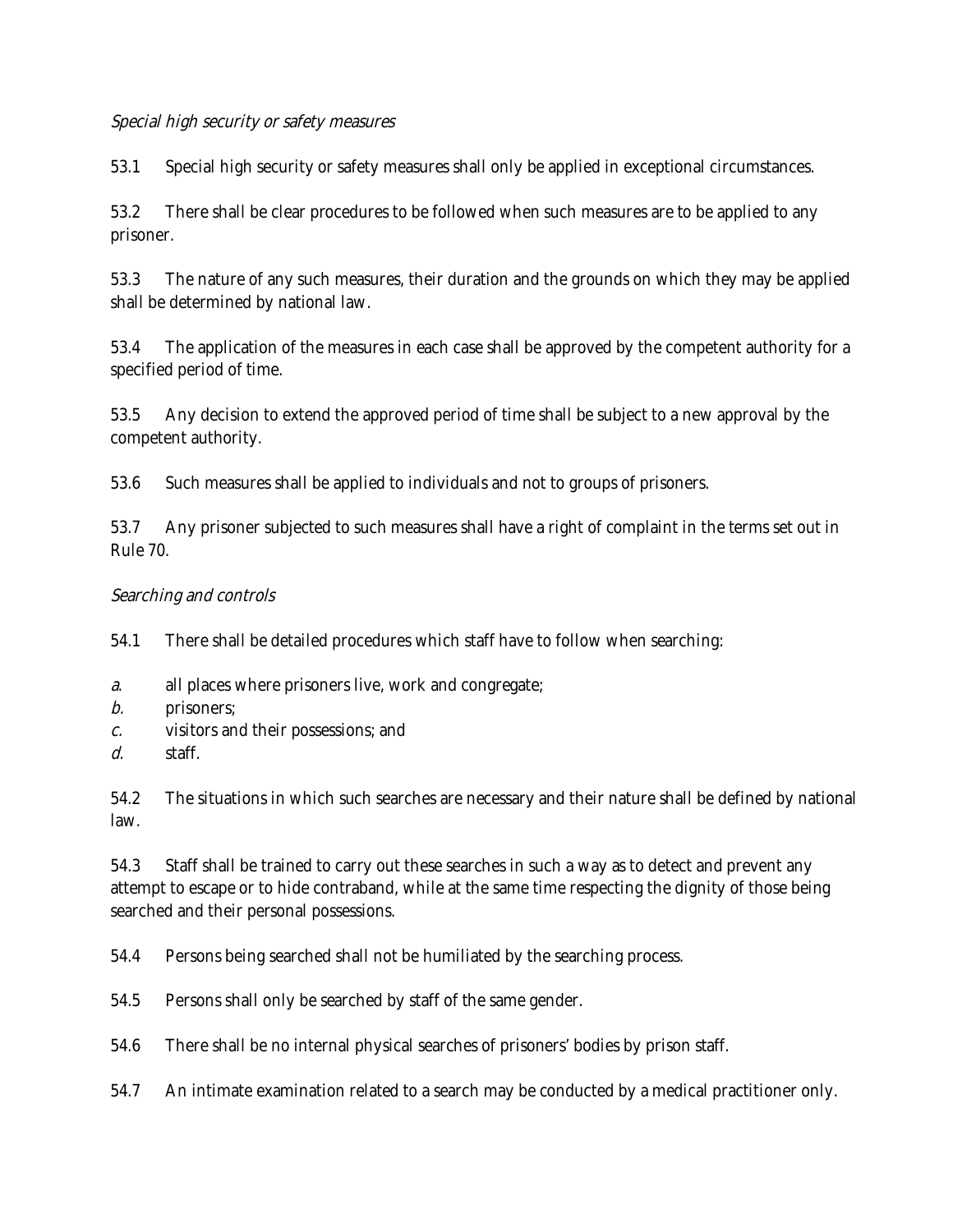54.8 Prisoners shall be present when their personal property is being searched unless investigating techniques or the potential threat to staff prohibit this.

54.9 The obligation to protect security and safety shall be balanced against the privacy of visitors.

54.10 Procedures for controlling professional visitors, such as legal representatives, social workers and medical practitioners, etc., shall be the subject of consultation with their professional bodies to ensure a balance between security and safety, and the right of confidential professional access.

#### Criminal acts

55. An alleged criminal act committed in a prison shall be investigated in the same way as it would be in free society and shall be dealt with in accordance with national law.

## Discipline and punishment

56.1 Disciplinary procedures shall be mechanisms of last resort.

56.2 Whenever possible, prison authorities shall use mechanisms of restoration and mediation to resolve disputes with and among prisoners.

57.1 Only conduct likely to constitute a threat to good order, safety or security may be defined as a disciplinary offence.

57.2 National law shall determine:

- a. the acts or omissions by prisoners that constitute disciplinary offences;
- $b.$  the procedures to be followed at disciplinary hearings;
- $c.$  the types and duration of punishment that may be imposed;
- d. the authority competent to impose such punishment; and
- e. access to and the authority of the appellate process.

58. Any allegation of infringement of the disciplinary rules by a prisoner shall be reported promptly to the competent authority, which shall investigate it without undue delay.

59. Prisoners charged with disciplinary offences shall:

- a. be informed promptly, in a language which they understand and in detail, of the nature of the accusations against them;
- $b.$  have adequate time and facilities for the preparation of their defence;
- $c.$  be allowed to defend themselves in person or through legal assistance when the interests of justice so require;
- $d.$  be allowed to request the attendance of witnesses and to examine them or to have them examined on their behalf; and
- e. have the free assistance of an interpreter if they cannot understand or speak the language used at the hearing.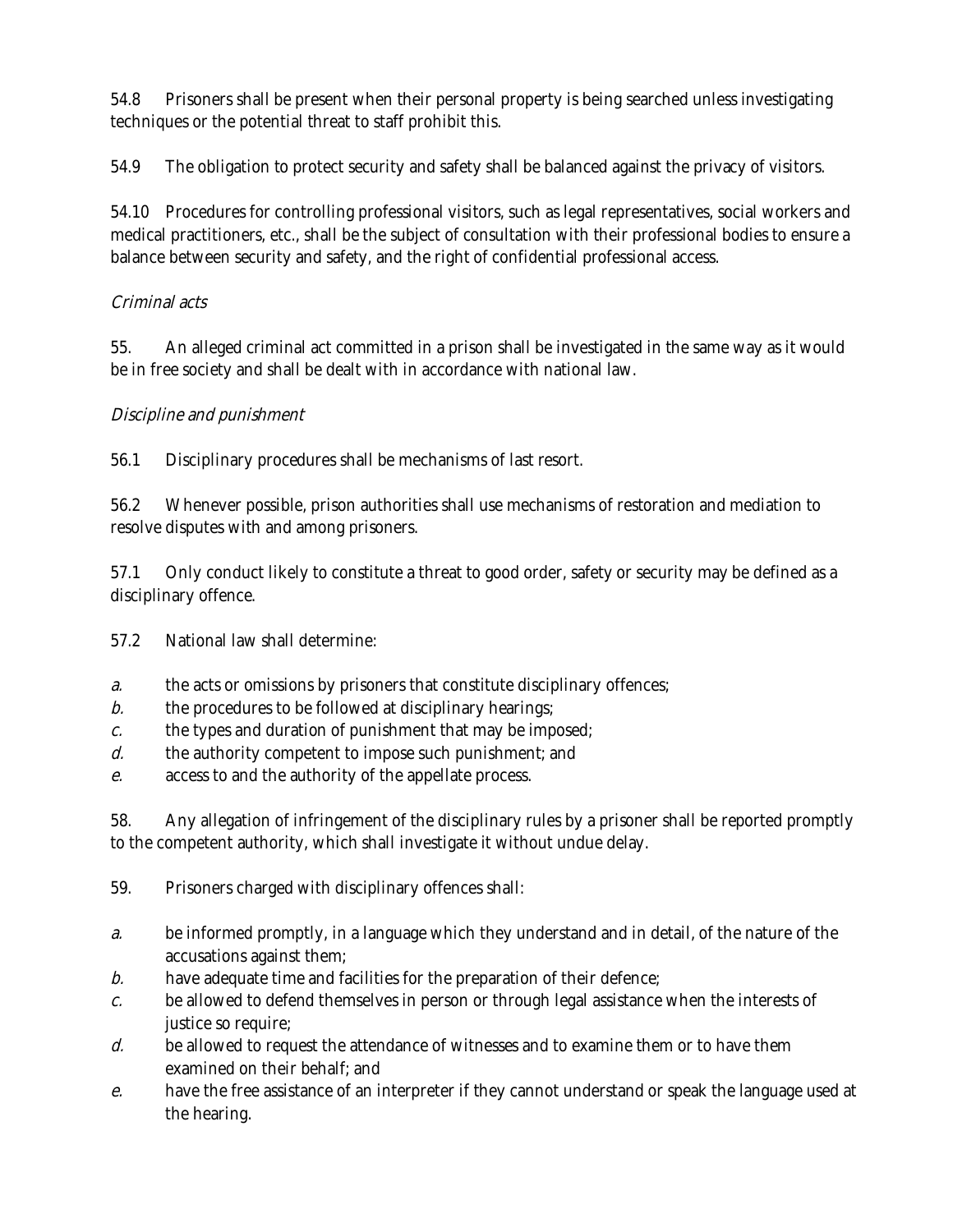60.1 Any punishment imposed after conviction of a disciplinary offence shall be in accordance with national law.

60.2 The severity of any punishment shall be proportionate to the offence.

60.3 Collective punishments and corporal punishment, punishment by placing in a dark cell, and all other forms of inhuman or degrading punishment shall be prohibited.

60.4 Punishment shall not include a total prohibition on family contact.

60.5 Solitary confinement shall be imposed as a punishment only in exceptional cases and for a specified period of time, which shall be as short as possible.

60.6 Instruments of restraint shall never be applied as a punishment.

61. A prisoner who is found guilty of a disciplinary offence shall be able to appeal to a competent and independent higher authority.

62. No prisoner shall be employed or given authority in the prison in any disciplinary capacity.

## Double jeopardy

A prisoner shall never be punished twice for the same act or conduct.

## Use of force

64.1 Prison staff shall not use force against prisoners except in self-defence or in cases of attempted escape or active or passive physical resistance to a lawful order and always as a last resort.

64.2 The amount of force used shall be the minimum necessary and shall be imposed for the shortest necessary time.

65. There shall be detailed procedures about the use of force including stipulations about:

- a. the various types of force that may be used;
- b. the circumstances in which each type of force may be used;
- $c.$  the members of staff who are entitled to use different types of force;
- $d.$  the level of authority required before any force is used; and
- e. the reports that must be completed once force has been used.

66. Staff who deal directly with prisoners shall be trained in techniques that enable the minimal use of force in the restraint of prisoners who are aggressive.

67.1 Staff of other law enforcement agencies shall only be involved in dealing with prisoners inside prisons in exceptional circumstances.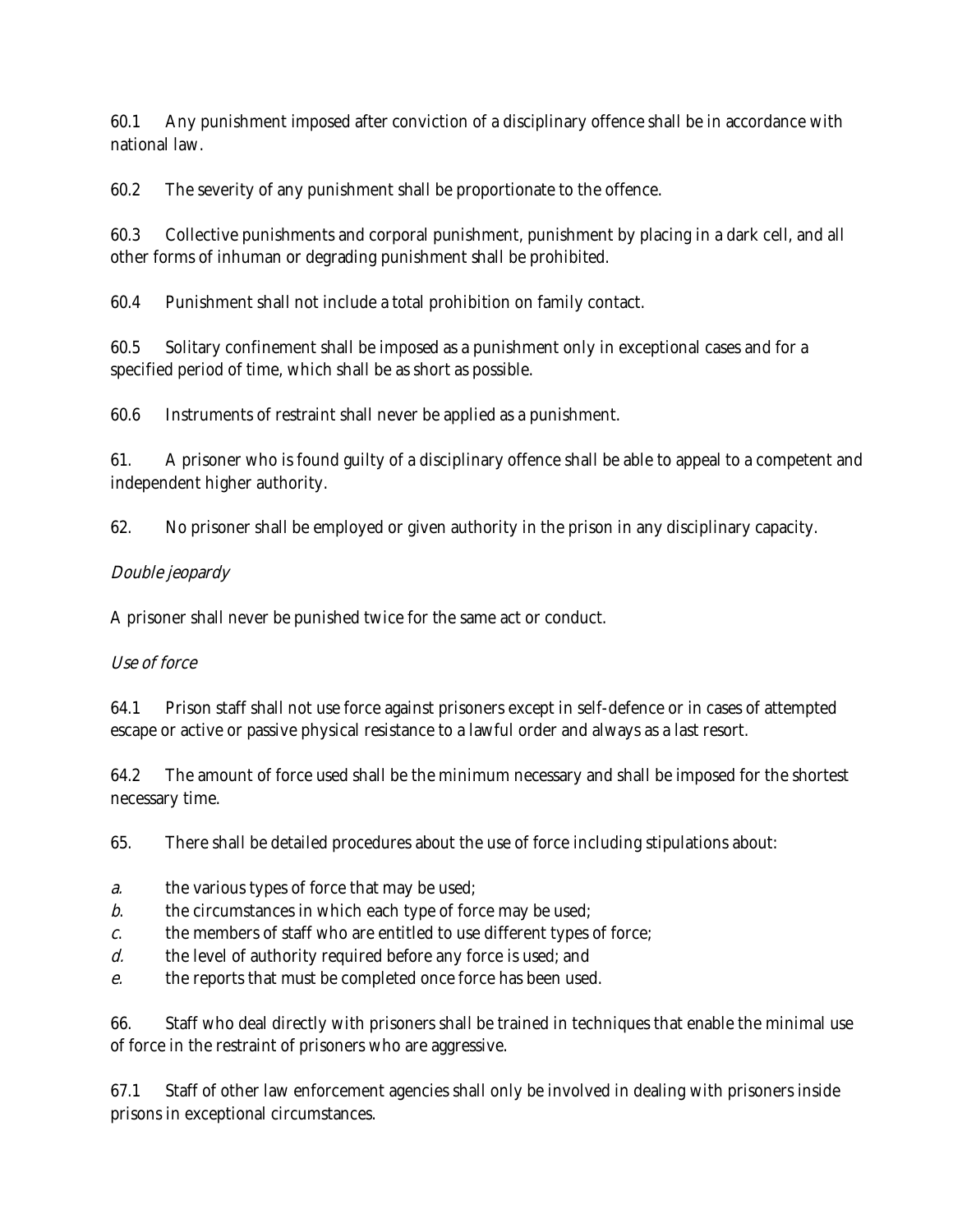67.2 There shall be a formal agreement between the prison authorities and any such other law enforcement agencies unless the relationship is already regulated by domestic law.

67.3 Such agreement shall stipulate:

- a. the circumstances in which members of other law enforcement agencies may enter a prison to deal with any conflict;
- $b.$  the extent of the authority which such other law enforcement agencies shall have while they are in the prison and their relationship with the director of the prison;
- c. the various types of force that members of such agencies may use;
- d. the circumstances in which each type of force may be used;
- e. the level of authority required before any force is used; and
- $f.$  the reports that must be completed once force has been used.

#### Instruments of restraint

- 68.1 The use of chains and irons shall be prohibited.
- 68.2 Handcuffs, restraint jackets and other body restraints shall not be used except:
- a. if necessary, as a precaution against escape during a transfer, provided that they shall be removed when the prisoner appears before a judicial or administrative authority unless that authority decides otherwise; or
- b. by order of the director, if other methods of control fail, in order to protect a prisoner from self-injury, injury to others or to prevent serious damage to property, provided that in such instances the director shall immediately inform the medical practitioner and report to the higher prison authority.

68.3 Instruments of restraint shall not be applied for any longer time than is strictly necessary.

68.4 The manner of use of instruments of restraint shall be specified in national law.

#### **Weapons**

69.1 Except in an operational emergency, prison staff shall not carry lethal weapons within the prison perimeter.

69.2 The open carrying of other weapons, including batons, by persons in contact with prisoners shall be prohibited within the prison perimeter unless they are required for safety and security in order to deal with a particular incident.

69.3 Staff shall not be provided with weapons unless they have been trained in their use.

#### Requests and complaints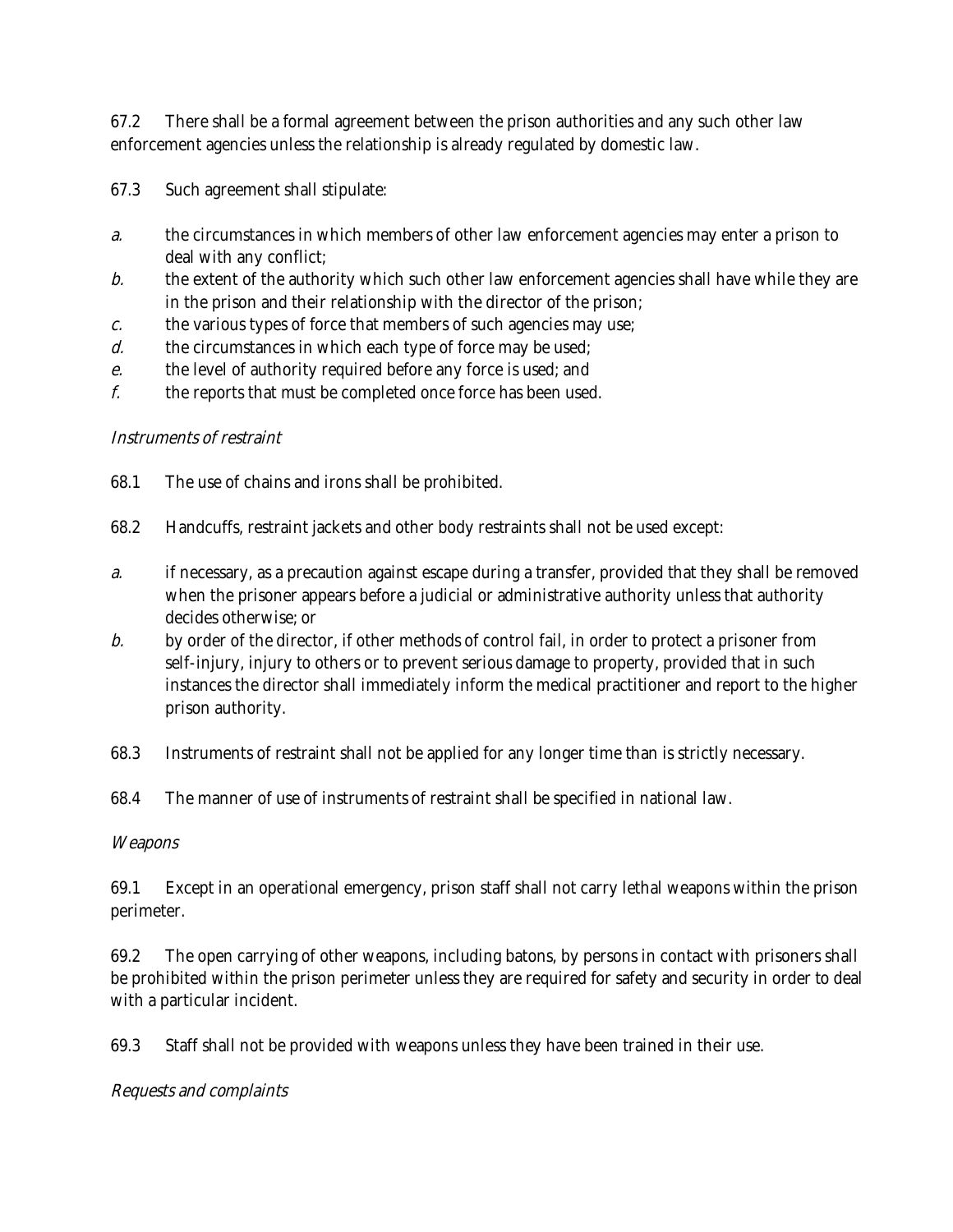70.1 Prisoners, individually or as a group, shall have ample opportunity to make requests or complaints to the director of the prison or to any other competent authority.

70.2 If mediation seems appropriate this should be tried first.

70.3 If a request is denied or a complaint is rejected, reasons shall be provided to the prisoner and the prisoner shall have the right to appeal to an independent authority.

70.4 Prisoners shall not be punished because of having made a request or lodged a complaint.

70.5 The competent authority shall take into account any written complaints from relatives of a prisoner when they have reason to believe that a prisoner's rights have been violated.

70.6 No complaint by a legal representative or organisation concerned with the welfare of prisoners may be brought on behalf of a prisoner if the prisoner concerned does not consent to it being brought.

70.7 Prisoners are entitled to seek legal advice about complaints and appeals procedures and to legal assistance when the interests of justice require.

#### Part V

Management and staff

Prison work as a public service

71. Prisons shall be the responsibility of public authorities separate from military, police or criminal investigation services.

72.1 Prisons shall be managed within an ethical context which recognises the obligation to treat all prisoners with humanity and with respect for the inherent dignity of the human person.

72.2 Staff shall manifest a clear sense of purpose of the prison system. Management shall provide leadership on how the purpose shall best be achieved.

72.3 The duties of staff go beyond those required of mere guards and shall take account of the need to facilitate the reintegration of prisoners into society after their sentence has been completed through a programme of positive care and assistance.

72.4 Staff shall operate to high professional and personal standards.

73. Prison authorities shall give high priority to observance of the rules concerning staff.

74. Particular attention shall be paid to the management of the relationship between first line prison staff and the prisoners under their care.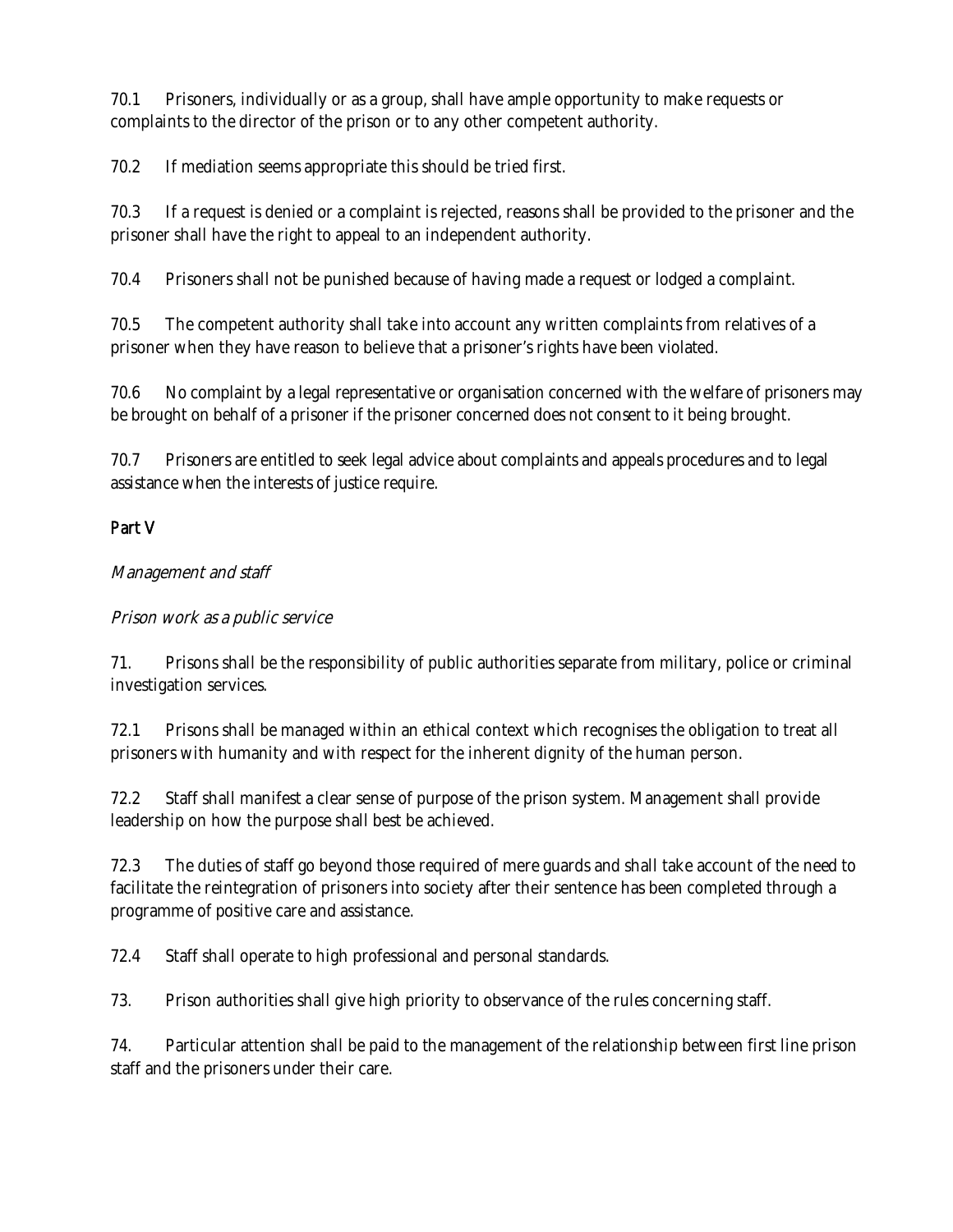75. Staff shall at all times conduct themselves and perform their duties in such a manner as to influence the prisoners by good example and to command their respect.

#### Selection of prison staff

76. Staff shall be carefully selected, properly trained, both at the outset and on a continuing basis, paid as professional workers and have a status that civil society can respect.

77. When selecting new staff the prison authorities shall place great emphasis on the need for integrity, humanity, professional capacity and personal suitability for the complex work that they will be required to do.

78. Professional prison staff shall normally be appointed on a permanent basis and have public service status with security of employment, subject only to good conduct, efficiency, good physical and mental health and an adequate standard of education.

79.1 Salaries shall be adequate to attract and retain suitable staff.

79.2 Benefits and conditions of employment shall reflect the exacting nature of the work as part of a law enforcement agency.

80. Whenever it is necessary to employ part-time staff, these criteria shall apply to them as far as that is appropriate.

## Training of prison staff

81.1 Before entering into duty, staff shall be given a course of training in their general and specific duties and be required to pass theoretical and practical tests.

81.2 Management shall ensure that, throughout their career, all staff maintain and improve their knowledge and professional capacity by attending courses of in-service training and development to be organised at suitable intervals.

81.3 Staff who are to work with specific groups of prisoners, such as foreign nationals, women, juveniles or mentally ill prisoners, etc., shall be given specific training for their specialised work.

81.4 The training of all staff shall include instruction in the international and regional human rights instruments and standards, especially the European Convention on Human Rights and the European Convention for the Prevention of Torture and Inhuman or Degrading Treatment or Punishment, as well as in the application of the European Prison Rules.

## Prison management

82. Personnel shall be selected and appointed on an equal basis, without discrimination on any ground such as sex, race, colour, language, religion, political or other opinion, national or social origin, association with a national minority, property, birth or other status.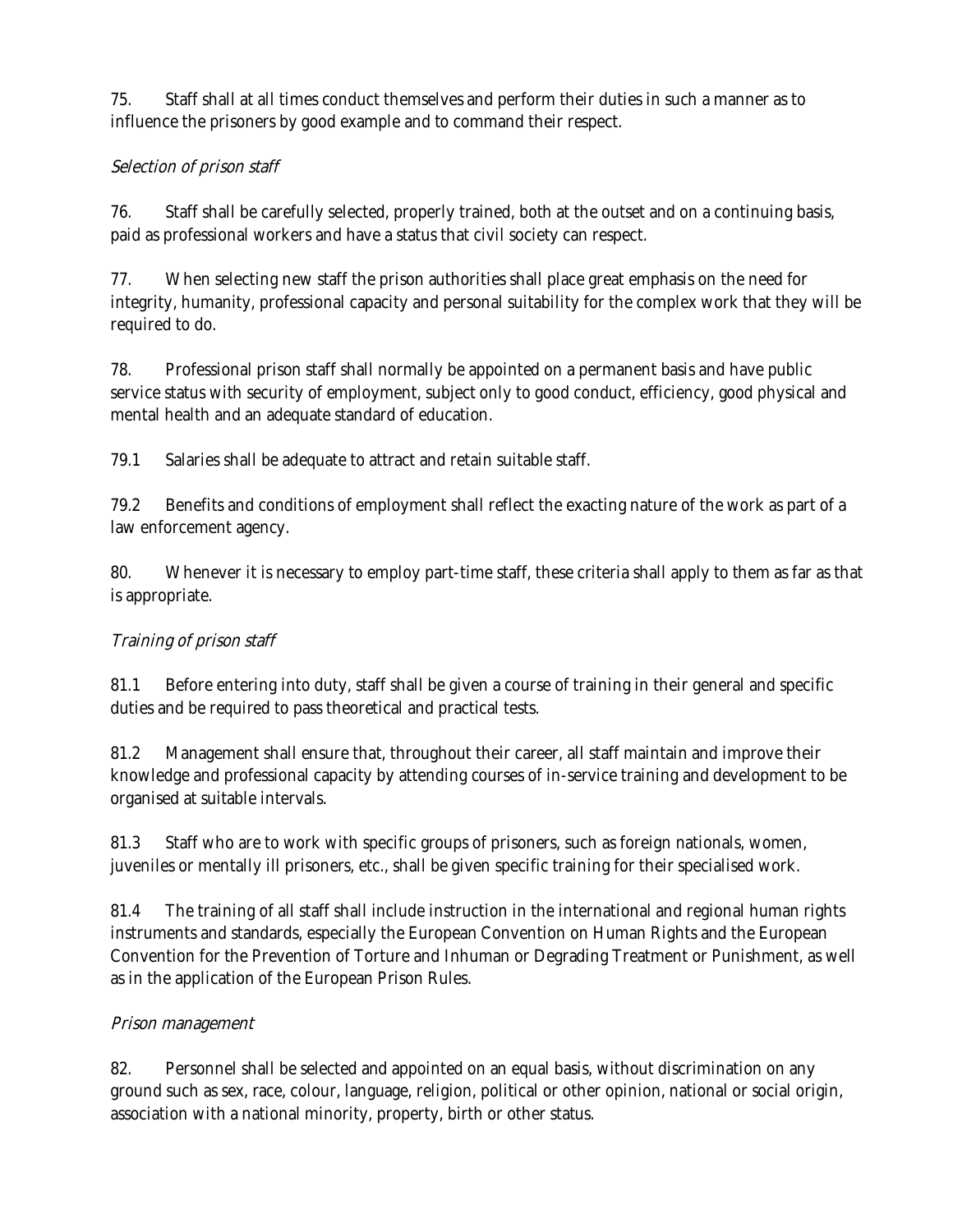- 83. The prison authorities shall introduce systems of organisation and management that:
- a. ensure that prisons are managed to consistently high standards that are in line with international and regional human rights instruments; and
- b. facilitate good communication between prisons and between the different categories of staff in individual prisons and proper co-ordination of all the departments, both inside and outside the prison, that provide services for prisoners, in particular with respect to the care and reintegration of prisoners.

84.1 Every prison shall have a director, who shall be adequately qualified for that post by character, administrative ability, suitable professional training and experience.

84.2 Directors shall be appointed on a full-time basis and shall devote their whole time to their official duties.

84.3 The prison authorities shall ensure that every prison is at all times in the full charge of the director, the deputy director or other authorised official.

84.4 If a director is responsible for more than one prison there shall always be in addition an official in charge of each of them.

85. Men and women shall be represented in a balanced manner on the prison staff.

86. There shall be arrangements for management to consult with staff as a body on general matters and, especially, on matters to do with their conditions of employment.

87.1 Arrangements shall be in place to encourage the best possible communication among management, other staff, outside agencies and prisoners.

87.2 The director, management and the majority of the other staff of the prison shall be able to speak the language of the greatest number of prisoners, or a language understood by the majority of them.

88. Where privately managed prisons exist, all the European Prison Rules shall apply.

## Specialist staff

89.1 As far as possible, the staff shall include a sufficient number of specialists such as psychiatrists, psychologists, social and welfare workers, teachers and vocational, physical education and sports instructors.

89.2 Wherever possible, suitable part-time and voluntary workers shall be encouraged to contribute to activities with prisoners.

#### Public awareness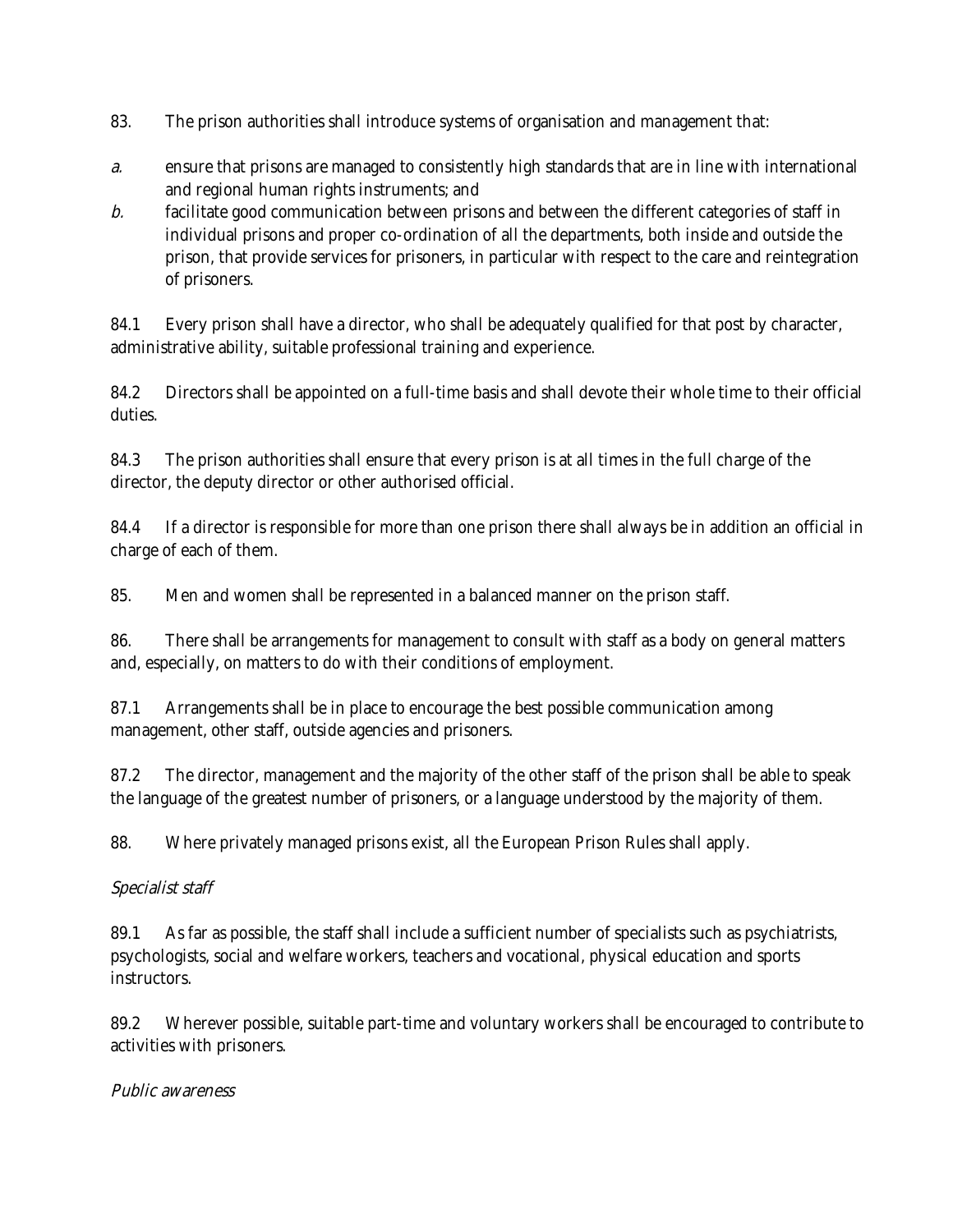90.1 The prison authorities shall continually inform the public about the purpose of the prison system and the work carried out by prison staff in order to encourage better public understanding of the role of the prison in society.

90.2 The prison authorities should encourage members of the public to volunteer to provide services in prison where appropriate.

#### Research and evaluation

91. The prison authorities shall support a programme of research and evaluation about the purpose of the prison, its role in a democratic society and the extent to which it is fulfilling its purpose.

## Part VI

Inspection and monitoring

#### Governmental inspection

92. Prisons shall be inspected regularly by a governmental agency in order to assess whether they are administered in accordance with the requirements of national and international law, and the provisions of these rules.

#### Independent monitoring

93.1 The conditions of detention and the treatment of prisoners shall be monitored by an independent body or bodies whose findings shall be made public.

93.2 Such independent monitoring body or bodies shall be encouraged to co-operate with those international agencies that are legally entitled to visit prisons.

## Part VII

Untried prisoners

#### Status as untried prisoners

94.1 For the purposes of these rules, untried prisoners are prisoners who have been remanded in custody by a judicial authority prior to trial, conviction or sentence.

94.2 A state may elect to regard prisoners who have been convicted and sentenced as untried prisoners if their appeals have not been disposed of finally.

## Approach regarding untried prisoners

95.1 The regime for untried prisoners may not be influenced by the possibility that they may be convicted of a criminal offence in the future.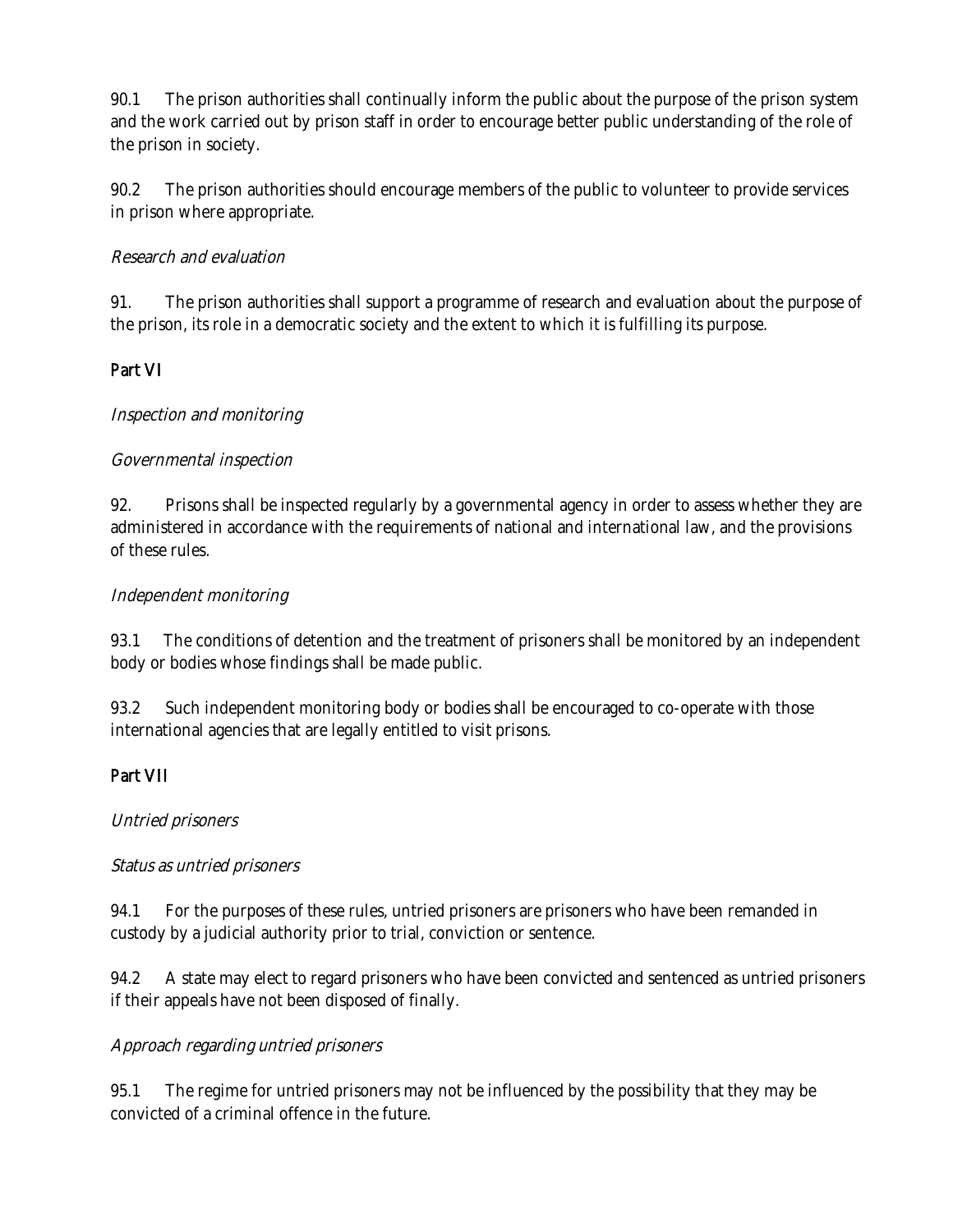95.2 The rules in this part provide additional safeguards for untried prisoners.

95.3 In dealing with untried prisoners prison authorities shall be guided by the rules that apply to all prisoners and allow untried prisoners to participate in various activities for which these rules provide.

#### Accommodation

96. As far as possible untried prisoners shall be given the option of accommodation in single cells, unless they may benefit from sharing accommodation with other untried prisoners or unless a court has made a specific order on how a specific untried prisoner should be accommodated.

## Clothing

97.1 Untried prisoners shall be allowed to wear their own clothing if it is suitable for wearing in prison.

97.2 Untried prisoners who do not have suitable clothing of their own shall be provided with clothing that shall not be the same as any uniforms that may be worn by sentenced prisoners.

#### Legal advice

98.1 Untried prisoners shall be informed explicitly of their right to legal advice.

98.2 All necessary facilities shall be provided to assist untried prisoners to prepare their defence and to meet with their legal representatives.

#### Contact with the outside world

99. Unless there is a specific prohibition for a specified period by a judicial authority in an individual case, untried prisoners:

- a. shall receive visits and be allowed to communicate with family and other persons in the same way as convicted prisoners;
- $b.$  may receive additional visits and have additional access to other forms of communication; and
- c. shall have access to books, newspapers and other news media.

#### Work

100.1 Untried prisoners shall be offered the opportunity to work but shall not be required to work.

100.2 If untried prisoners elect to work, all the provisions of Rule 26 shall apply to them, including those relating to remuneration.

#### Access to the regime for sentenced prisoners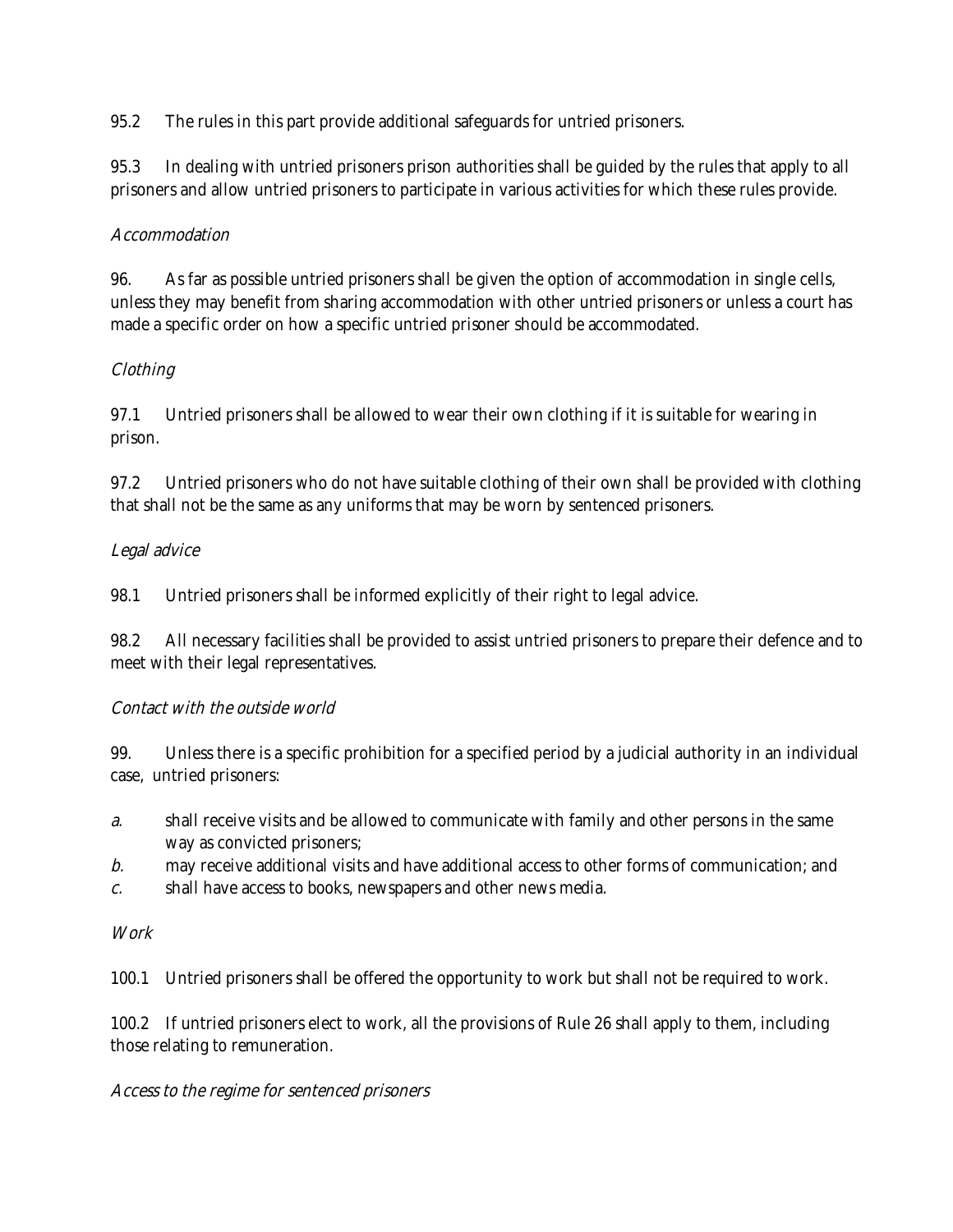101. If an untried prisoner requests to be allowed to follow the regime for sentenced prisoners, the prison authorities shall as far as possible accede to this request.

#### Part VIII

#### Sentenced prisoners

#### Objective of the regime for sentenced prisoners

102.1 In addition to the rules that apply to all prisoners, the regime for sentenced prisoners shall be designed to enable them to lead a responsible and crime-free life.

102.2 Imprisonment is by the deprivation of liberty a punishment in itself and therefore the regime for sentenced prisoners shall not aggravate the suffering inherent in imprisonment.

#### Implementation of the regime for sentenced prisoners

103.1 The regime for sentenced prisoners shall commence as soon as someone has been admitted to prison with the status of a sentenced prisoner, unless it has commenced before.

103.2 As soon as possible after such admission, reports shall be drawn up for sentenced prisoners about their personal situations, the proposed sentence plans for each of them and the strategy for preparation for their release.

103.3 Sentenced prisoners shall be encouraged to participate in drawing up their individual sentence plans.

103.4 Such plans shall as far as is practicable include:

- a. work;
- b. education:
- c. other activities; and
- d. preparation for release.

103.5 Social work, medical and psychological care may also be included in the regimes for sentenced prisoners.

103.6 There shall be a system of prison leave as an integral part of the overall regime for sentenced prisoners.

103.7 Prisoners who consent to do so may be involved in a programme of restorative justice and in making reparation for their offences.

103.8 Particular attention shall be paid to providing appropriate sentence plans and regimes for life sentenced and other long-term prisoners.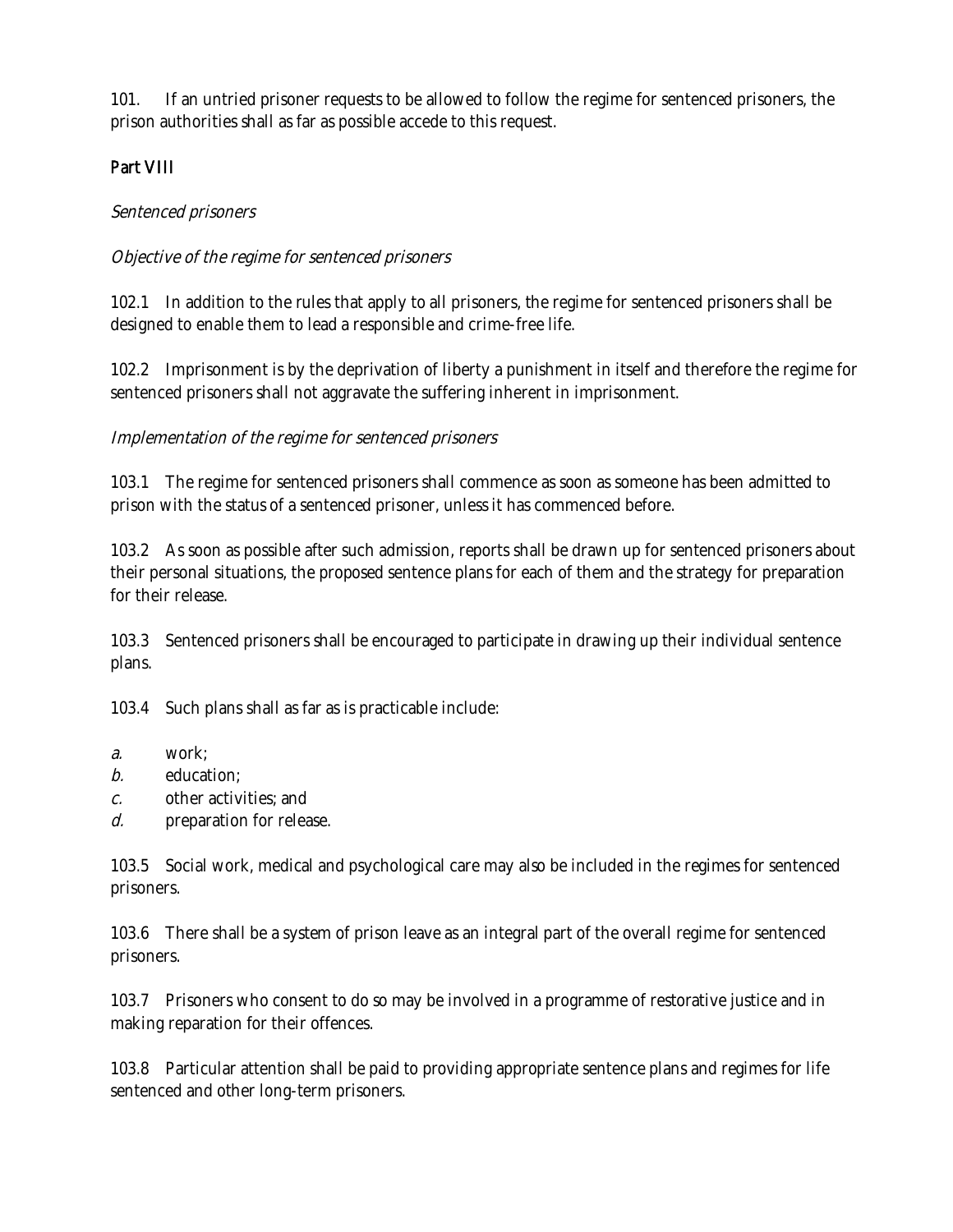#### Organisational aspects of imprisoning sentenced prisoners

104.1 As far as possible, and subject to the requirements of Rule 17, separate prisons or separate sections of a prison shall be used to facilitate the management of different regimes for specific categories of prisoners.

104.2 There shall be procedures for establishing and regularly reviewing individual sentence plans for prisoners after the consideration of appropriate reports, full consultations among the relevant staff and with the prisoners concerned who shall be involved as far as is practicable.

104.3 Such reports shall always include reports by the staff in direct charge of the prisoner concerned.

#### Work by sentenced prisoners

105.1 A systematic programme of work shall seek to contribute to meeting the objective of the regime for sentenced prisoners.

105.2 Sentenced prisoners who have not reached the normal retirement age may be required to work, subject to their physical and mental fitness as determined by the medical practitioner.

105.3 If sentenced prisoners are required to work, the conditions of such work shall conform to the standards and controls which apply in the outside community.

105.4 When sentenced prisoners take part in education or other programmes during working hours as part of their planned regime they shall be remunerated as if they had been working.

105.5 In the case of sentenced prisoners part of their remuneration or savings from this may be used for reparative purposes if ordered by a court or if the prisoner concerned consents.

#### Education of sentenced prisoners

106.1 A systematic programme of education, including skills training, with the objective of improving prisoners' overall level of education as well as their prospects of leading a responsible and crime-free life, shall be a key part of regimes for sentenced prisoners.

106.2 All sentenced prisoners shall be encouraged to take part in educational and training programmes.

106.3 Educational programmes for sentenced prisoners shall be tailored to the projected length of their stay in prison.

## Release of sentenced prisoners

107.1 Sentenced prisoners shall be assisted in good time prior to release by procedures and special programmes enabling them to make the transition from life in prison to a law-abiding life in the community.